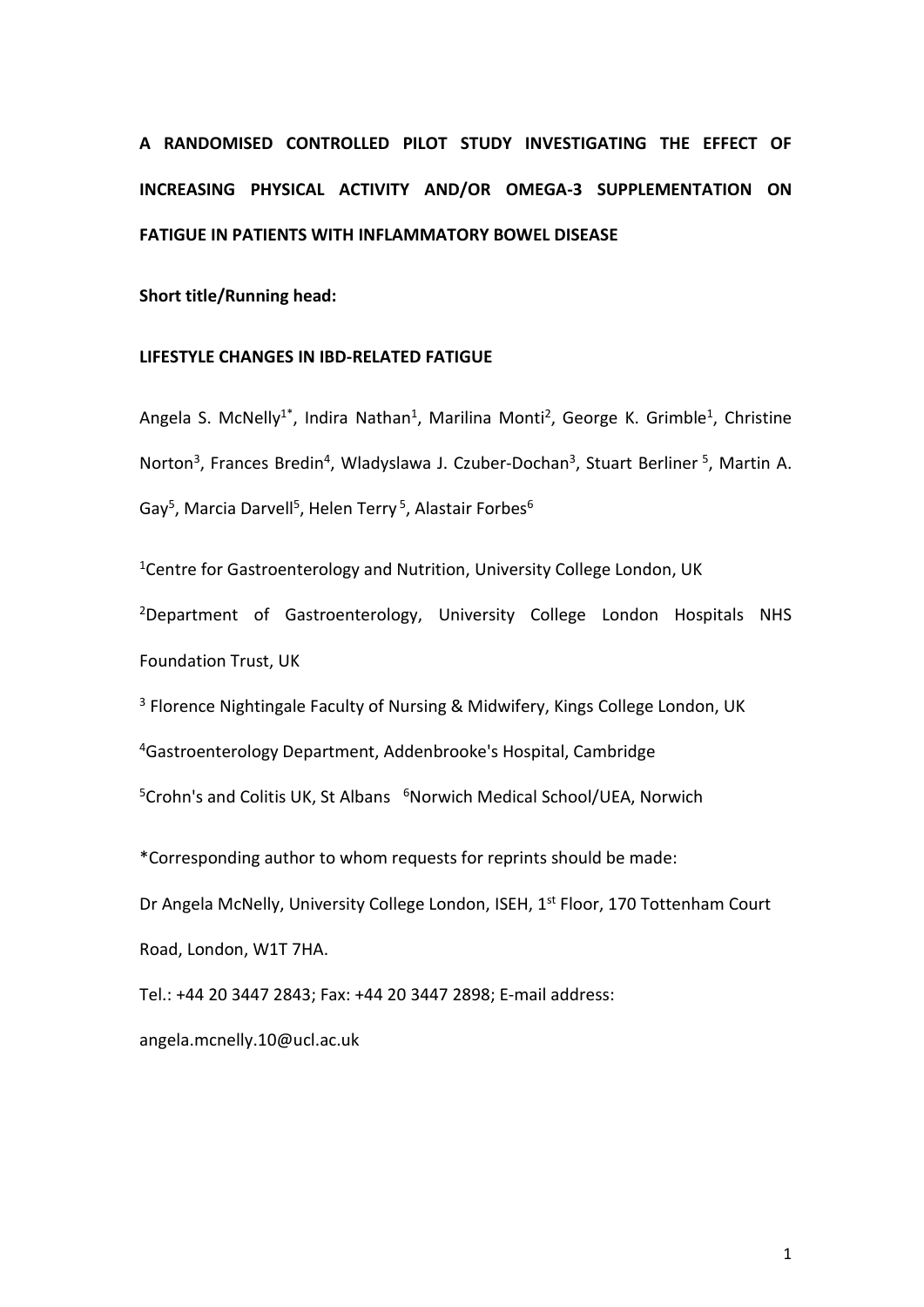Conflicts of Interest and Sources of Funding:

The study was supported by the Big Lottery Fund [grant number GFTTAFR] and Crohn's and Colitis UK was the fund holder. W. Czuber-Dochan, C. Norton, I. Nathan, A. McNelly and M. Monti have all received research funding from Crohn's and Colitis UK to conduct the study; W. Czuber-Dochan has been a speaker for Dr Falk and MSD; I. Nathan has been a speaker for Warner-Chillcott; F. Bredin received service development awards from Shire and Ferring; C. Norton has received speakers fees from Ferring and Abbivie; A. Forbes has received research grants from the National Institute for Health Research (NIHR) and acknowledges support from the Biomedical Research Centre at University College London Hospitals also funded by NIHR. He has been a speaker for Dr Falk Pharma, Ferring and Warner-Chillcott; H. Terry and M. Darvell were employees of Crohn's and Colitis UK at the time of the study; S. Berliner and M. Gay were Trustees for Crohn's and Colitis UK at the time of the study. G Grimble has no conflicts of interest to declare.

The manuscript, including related data, figures and tables has not been previously published and it is not under consideration elsewhere. A summary of this data was presented at the Digestive Disease Federation meeting, London, June 2015, and at the European Crohn's and Colitis Organisation meeting, Amsterdam, March 2016.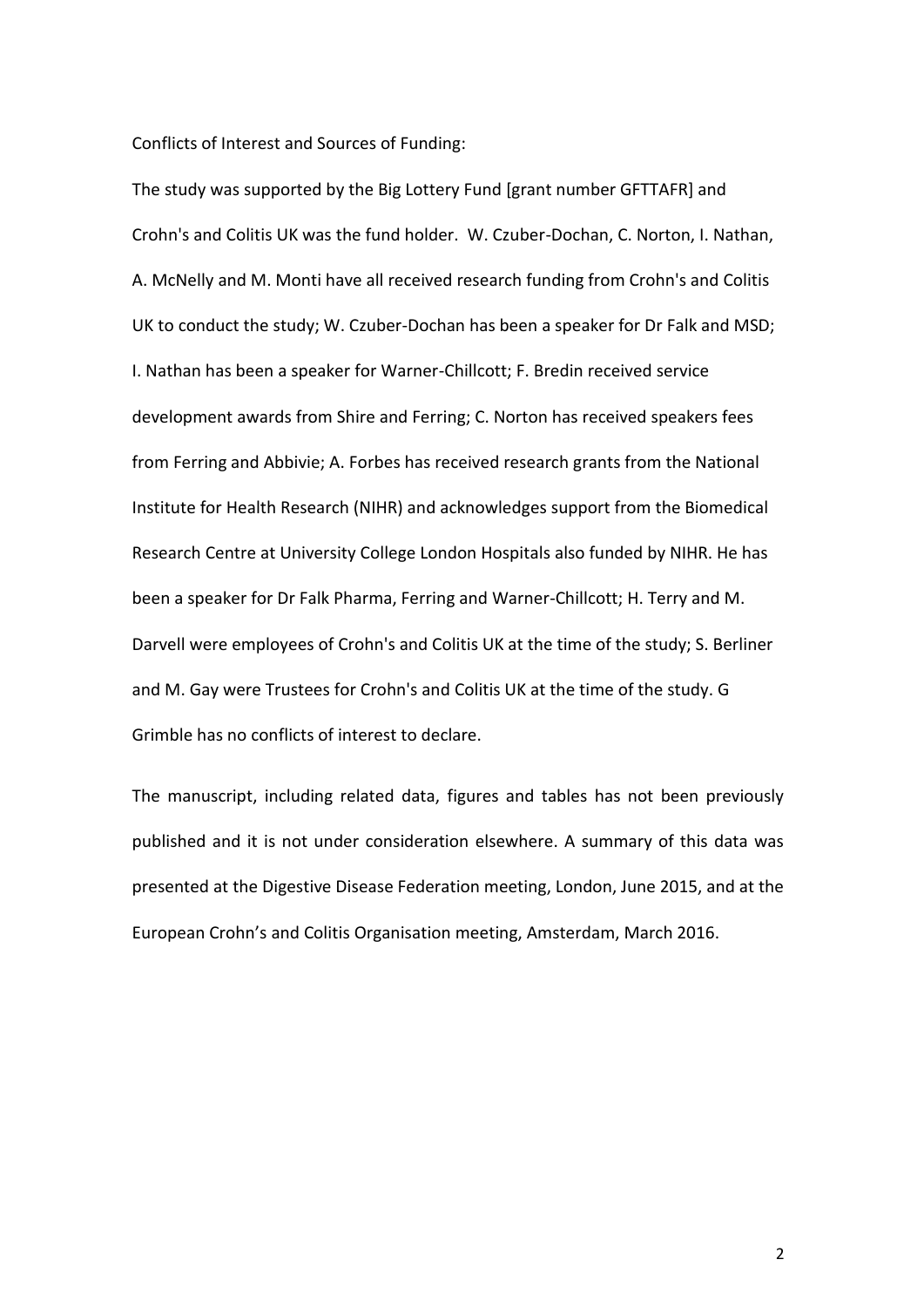#### **ABSTRACT**

**Objective**: Fatigue is frequently reported by patients with inflammatory bowel disease (IBD), irrespective of disease activity; however, evidence regarding fatigue management is limited. This study tested the effect of individualised advice to increase physical activity and/or omega-3 fatty acids supplementation, on IBD-related fatigue.

**Methods**: A pilot study in patients with inactive IBD, utilising a randomised controlled 2x2 factorial design (four groups) compared baseline and post-intervention fatigue scores. Study interventions: individualised exercise advice (15 minute consultation) and/or supplementation (omega-3 fatty acids, 2970mg/day) for 12 weeks. Control interventions: general health discussion and/or placebo supplement. All patients received follow-up support. Primary outcome was fatigue measured by Functional Assessment of Chronic Illness Therapy-Fatigue (FACIT-F) scale score; secondary outcomes included change in Inflammatory Bowel Disease-Fatigue (IBD-F) scale score. **Results**: From n=656 screened patients, n=74 who met the selection criteria were randomised, n=60 commenced, and n=52 completed the study. tThe primary outcome fatigue, measured with FACIT-F, showed slight worsening in the omega-3 supplementation group (95%CI:-8.6-(-0.7);p=0.02), and no change in the exercise advice group (p=0.38). Reduced fatigue, measured by IBD-F score, was identified in the exercise group (95%CI:-3.8-(-0.2);p=0.03). One treatment-related adverse event (musculoskeletal pain) was reported with exercise.

**Conclusions:** Advice to increase physical activity and omega-3 supplementation, singly or in combination, were shown to be safe and generally well-tolerated. There was no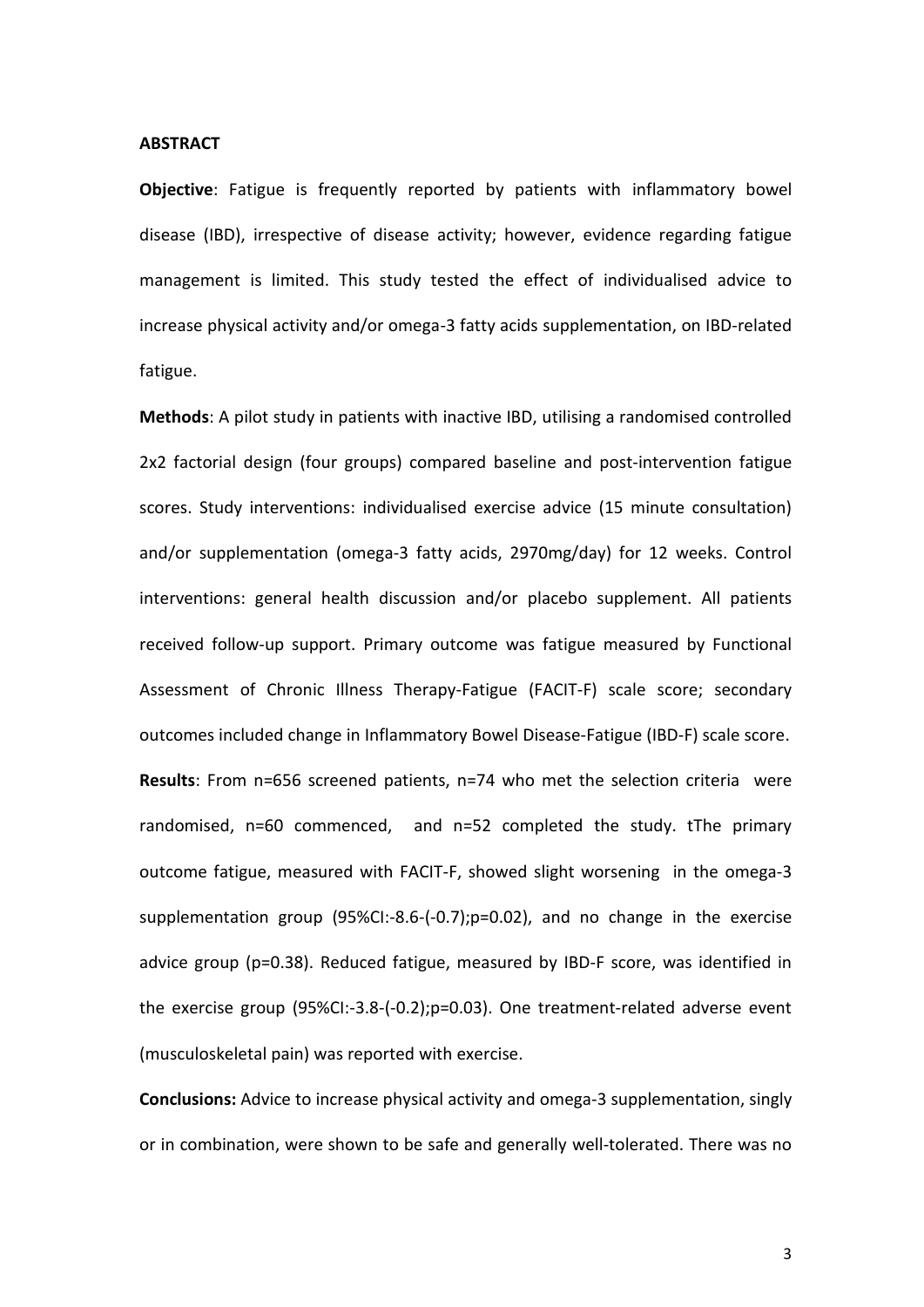evidence of exercise-related adverse effects on gut-related symptoms, and some evidence of improvement in fatigue. The slight worsening of fatigue with omega-3 supplementation is unexplained. Regular moderate to vigorous exercise may be a selfmanagement option in IBD-related fatigue.

**Keywords**: IBD-Fatigue; Nutrition; Omega-3 supplementation; Physical Activity.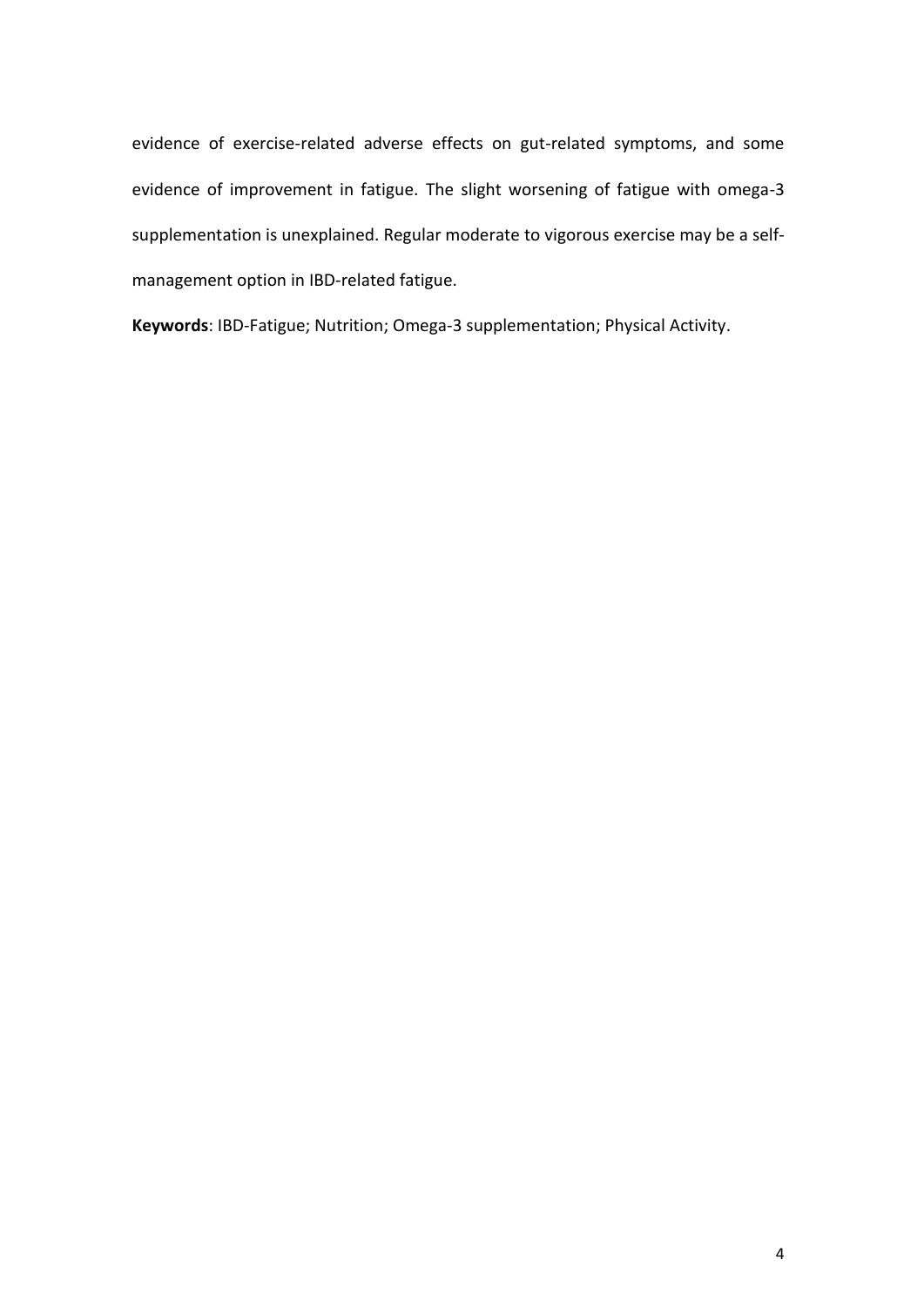#### **INTRODUCTION**

Fatigue is predominantly a feature of active inflammatory bowel disease (IBD), but remains a problem for some patients even during remission, with a prevalence of 41- 48%(1). With negative impact on health-related quality of life (HRQOL)(2), fatigue is consistently reported as a major concern for IBD patients (3, 4). Several physical and psychological factors, such as disease activity and depression, have been reported to influence fatigue in IBD, although inconsistencies in these reports prevent firm conclusions being drawn(1, 5). Results from randomised controlled trials (RCTs) on IBD-related fatigue have reported reductions of fatigue with infliximab or adalimumab(6-8), and benefits from a stress management programme(9) and solution-focused therapy(10). However, few studies identify fatigue as their primary endpoint(11), and there is no consensus regarding mechanisms driving fatigue or suggestions for treatment.

Fatigue appears in diseases involving the immune system, e.g. cancer, rheumatoid arthritis (RA), and multiple sclerosis (MS). Recent evidence suggests similarities in fatigue between different conditions(12, 13), though it is unclear which elements of fatigue co-exist. Although physical activity (PA) has been suggested to be appropriate for adults and children with IBD(14, 15), patients may raise concerns regarding exercise-related exacerbation of their symptoms(21). There are no evidence-based guidelines or recommendations regarding type, duration and intensity of exercise for IBD patients(16). A few small cohort studies testing PA in IBD patients have reported exercise to be well-tolerated(17-20). Patients with Crohn's Disease (CD) tolerated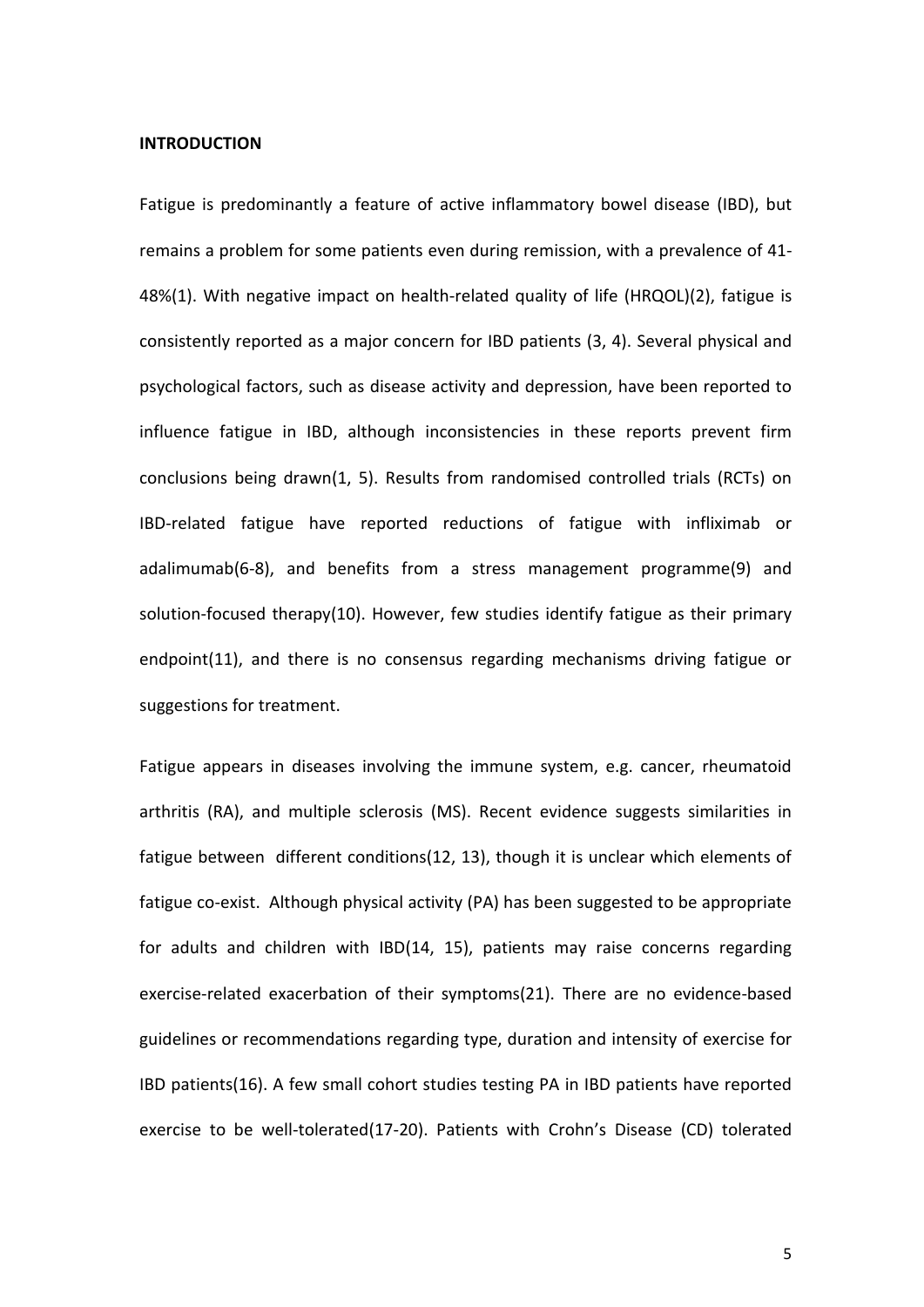cycling at low (60%) oxygen consumption(17). (18). Need to say what this means  $-$  ie low O2 consumption means physiologically well tolerated

Improvements in HRQOL and psychological benefits were reported in CD patients (with no/mild-moderate disease activity) undergoing low to moderate intensity PA programmes insert 18, 20, 22 (19, 21, 22). Greater impairments in physical fitness (assessed by cardiorespiratory fitness, 6-minute walk distance, and isokinetic muscle strength) and PA levels were reported in fatigued compared with non-fatigued IBD patients, and these were ameliorated by exercise(23). Self-reported fatigue and skeletal muscle fatigue were significantly correlated in CD patients and non-IBD controls (24). It has been suggested that anti-inflammatory peptides released by exercising muscle could reduce muscle fatigue(25). This mechanism may have potential for reducing IBD-related fatigue.

Exercise interventions have been tested for fatigue management in other chronic disorders. A Cochrane review of the effects of exercise on fatigue in patients with advanced progressive illnesses, such as cancer and MS, reported a benefit from exercise (26). However, review of studies in RA reported only limited benefit from exercise on fatigue (27).

Several characteristics of omega-3 fatty acids (ω-3 FAs, also known as omega-3 fish oils) suggest a potential beneficial role in the management of IBD-related fatigue, with positive effects on muscle strength and/or reduced muscle fatigue (32), decreased inflammation and improved mood(28). Eicosapentaenoic acid (EPA) was reported to be particularly beneficial for treating mild depression(29), suggesting that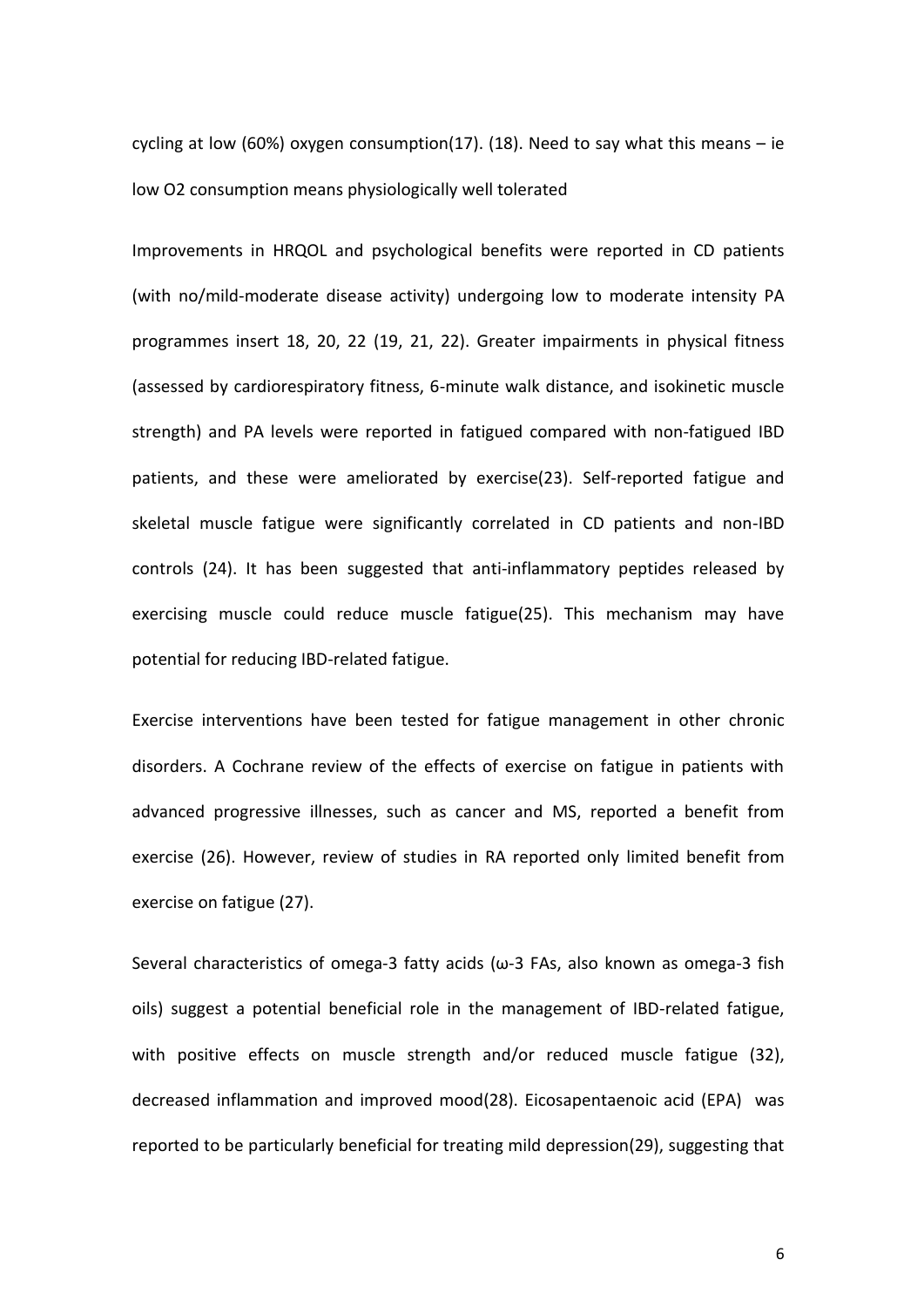ω-3 FAs might improve mood and HRQOL in IBD patients through the release of cytokines, neuropeptides and eicosanoids in the gut, hence influencing brain function(30, 31). (32).

A study of breast cancer survivors reported that higher intake of  $\omega$ -3 FAs was significantly associated with reduced physical parameters of fatigue(33). In advanced lung cancer, supplementation with  $\omega$ -3 FAs (amongst other treatments) reduced fatigue and inflammation significantly(34). However neither study measured cancerrelated fatigue as the primary endpoint. Systematic reviews of the effect of  $\omega$ -3 FAs on the maintenance of IBD remission have found insufficient evidence to recommend a change in clinical practice(35-37), although further interventional studies were recommended. Many previous studies have used IBD populations with mixed disease activity, precluding generalisation of results to patients either with active disease or those in remission. Studies in participants with defined disease activity may provide greater clarity regarding effects of interventions.

Therefore, this pilot RCT aimed to test the safety and effectiveness of two interventions (i) individual advice to increase PA and/or (ii) supplementation with  $\omega$ -3 FAs, on fatigue in patients with inactive IBD.

## **METHODS**

A pilot RCT with a 2x2 factorial design was used to test the effect of PA and/or  $\omega$ -3 FAs on fatigue. The active interventions consisted of: i) Personalised exercise advice to increase PA by 30% and ii) Oral ω-3 FAs capsule supplementation. Participants were randomised to one of four groups (See Table 1):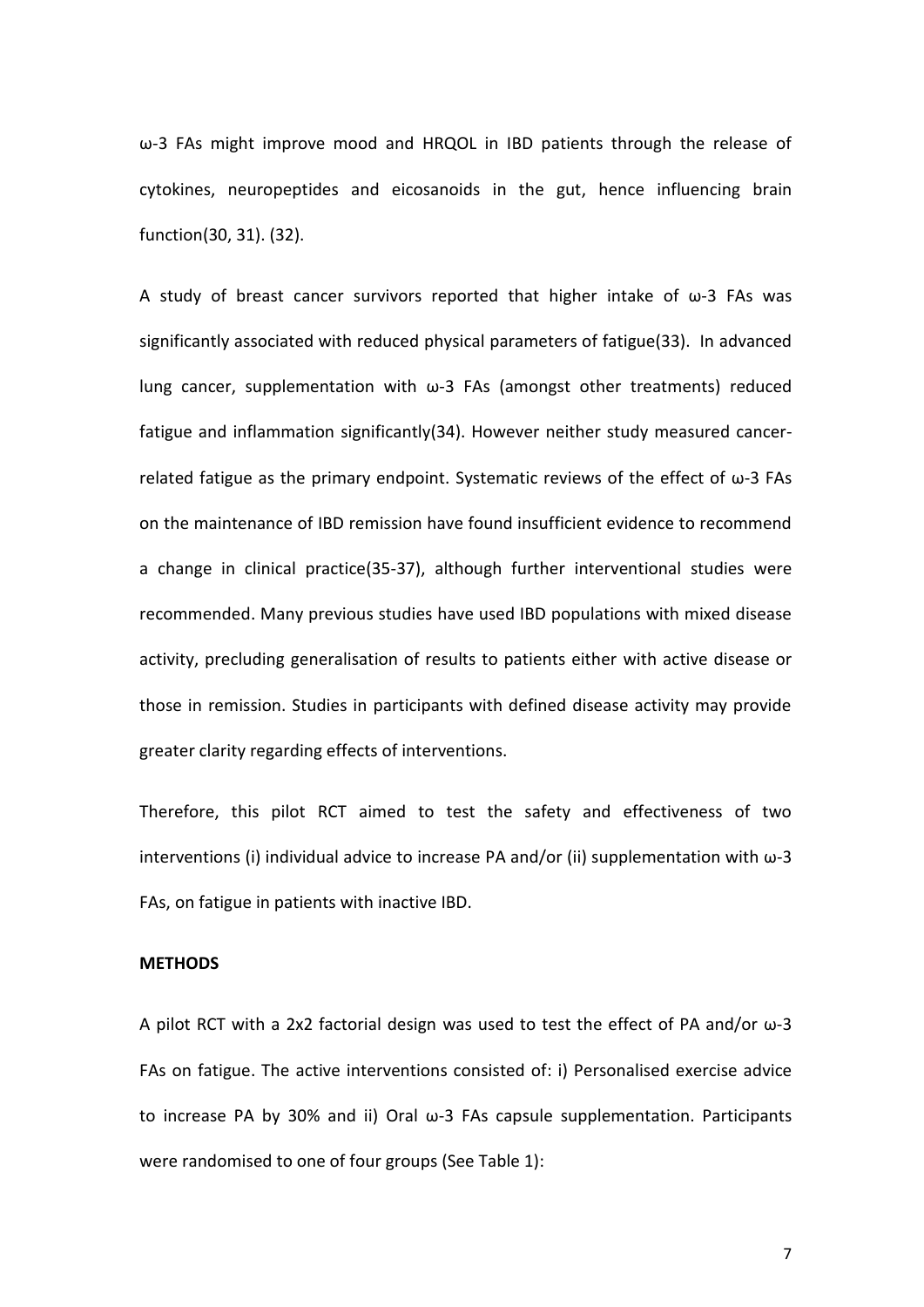1) Exercise advice with ω-3 FAs supplement capsule

2) Exercise advice with placebo capsule

3) ω-3 FAs supplement capsule with exercise placebo

4) Placebo capsule with exercise placebo

Researchers were blinded to capsule type, but not to consultation type; participants were blinded to capsule type and objective PA accelerometer readout, but not to their own level of PA. Block randomisation with computer-generated random numbers allotted participants to one of the four study groups, ensuring similar characteristics and number of participants per group. A schedule of three visits, baseline measures, initiation and completion of the intervention, were required for participation in the study (see Figure 1 and Supplementary Data, Methods). All patients received follow-up support via email or telephone. The study was approved by the Dulwich Research Ethics Committee (REC 12/LO/1856; ). All data were coded prior to analysis to ensure participants' confidentiality and anonymity.

## **Study Participants**

Prospective study participants were approached at tertiary referral hospital IBD outpatient clinics. Those willing to participate were recruited if they met the eligibility criteria of: clinically confirmed CD or UC in remission [C-reactive protein (CRP) <5mg/dl; Harvey-Bradshaw Index (HBI) <5 (38) or Simple Clinical Colitis Index (SCCI) <3 (39)]; self-diagnosed fatigue; ≥18 years old; willing to increase their current activity levels; and able to take medication with ingredients derived from animal/fish sources.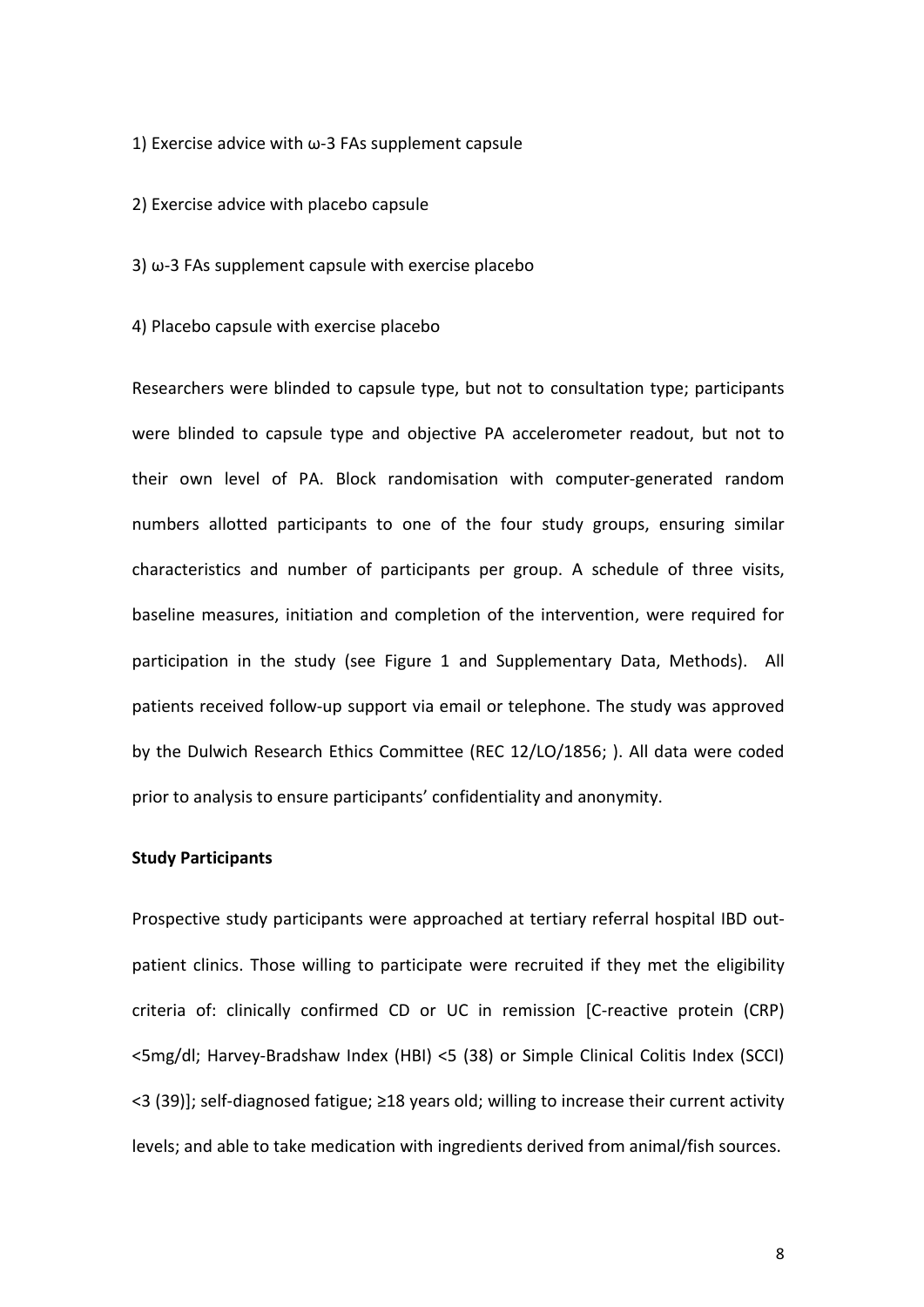Patients were excluded if they had any of the confounding comorbidities: anaemia, depression, MS???, unstable respiratory or cardiovascular disease, uncontrolled hypertension, mental illness, cognitive dysfunction, reduced mobility, Chronic Fatigue Syndrome or Myalgic Encephalopathy. Patients were also excluded if they were currently pregnant, taking anticoagulant medications, consumed oily fish ≥ twice per week or 8 times per month, took ω-3 FA supplements during the 12 weeks before screening, performed ≥60 minutes of moderate-vigorous exercise weekly, or were currently participating in another RCT.

## **Description of interventions**

#### Interventions were delivered over a 12 week period

i) Exercise Advice: An individual 15-minute consultation with a personal trainer and researcher (AM) was provided at week 1. Advice consisted of individualised goal setting using the treatment paradigm of 'Treat-to-Target'(40) to initiate a ≥30% increase in PA levels. This is in line with current recommendations of 30-60 min of dynamic exercise of the large muscles, three to four times per week (41). Personal PA goals and achievements were recorded in a diary kept by participants for the study duration. A positive approach to the PA advice provided was encouraged by initiating and maintaining motivation. This utilised techniques of imagery, goal setting (for each week and the whole programme), and overcoming barriers to exercise (e.g. physical limitations and fears of worsening IBD symptoms). The exercise trainer assessed participants' mobility, and from their self-reported clinical and exercise history (frequency, duration and intensity of exercise), suggested a type of activity enabling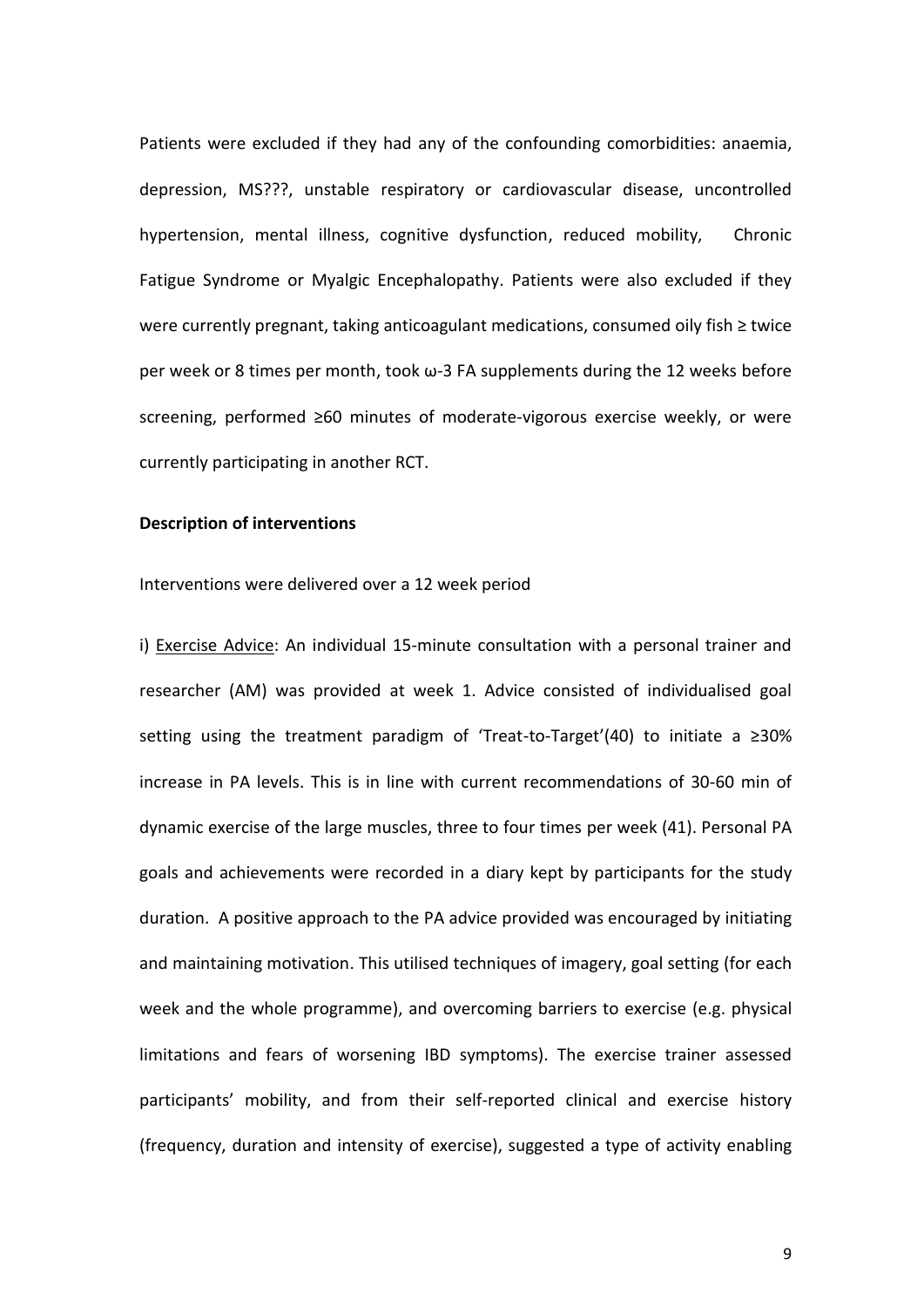an increase in exercise levels. Examples of PA for less active individuals included initiation of walking, swimming and simple gym routines. For those already undertaking some exercise, the trainer suggested activities enabling them to extend their personal goals e.g. training for a 5km - 10km run.

ii) ω-3 FAs Supplement Capsules: A total daily oral dose comprised 2970mg ω-3 FAs (EPA, 2250mg; DHA, 150mg; "Take Omega-3"©, Edinburgh, UK) in three capsules. Current guidelines suggest that doses up to 3g per day of marine derived  $\omega$ -3 FAs are safe (42); a high EPA:DHA ratio is thought to be preferable (29, 43, 44).

iii) Exercise Placebo: A 15-minute conversation with the researcher (AM) about the participant's' current dietary habits and general health was undertaken at week 1, including questions such as: 'Can you tell me about your current diet?', 'Did you have to change your diet following the diagnosis of IBD?', and 'In what way has IBD affected your general health?' No advice was given by the researcher regarding a healthy lifestyle.

iv) Capsule Placebo: Similar appearing capsules to the  $\omega$ -3 FAs supplement capsules contained placebo (capric and caprylic acid).

Participants in all groups were contacted by the researcher (AM) via telephone or email on six occasions during the intervention, a week following commencement of the interventions and then approximately every two weeks. Topics of conversation, specific to the participants' group allocation, covered their well-being, whether they were taking the capsules as instructed, and the occurrence of any adverse effects. In addition, those receiving exercise advice were asked about progress towards set goals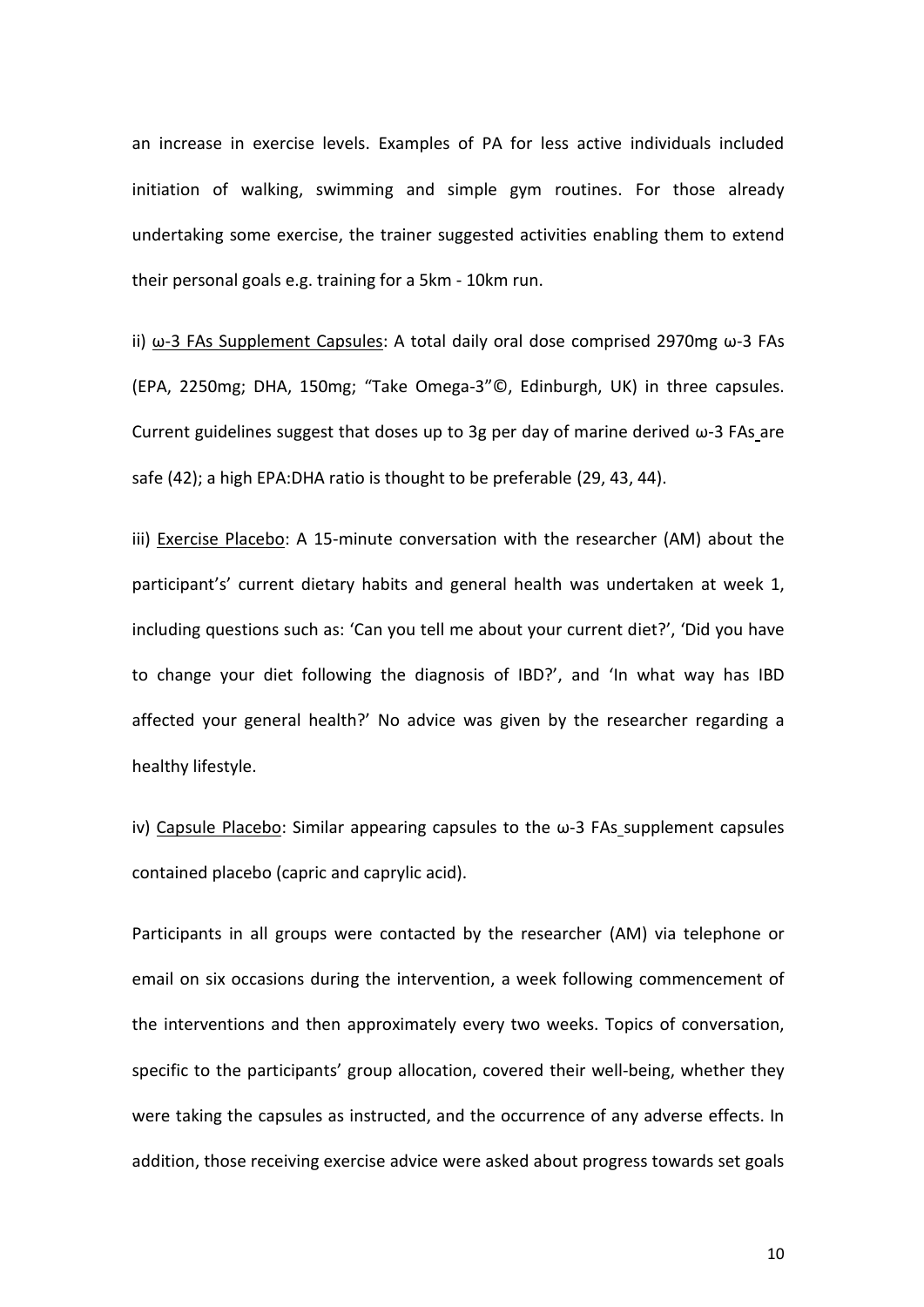during that period. The exercise goals were reinforced and renegotiated (if necessary), and any adverse effects or barriers to activity were discussed. Participants were also reminded not to eat ≥2 portions of oily fish/week or 8 portions per month, and not to take additional ω-3 FA supplements during the intervention period.

Compliance to  $\omega$ -3 FA supplement intake was assessed via self-report diary, kept by all study participants, in which they recorded their capsule intake, levels of dietary sources of ω-3 FAs, and possible treatment-related adverse effects. Participants returned left-over capsules, which were counted to assess the number of capsules missed. Compliance to increased exercise during the intervention period was assessed by comparison of goals set and achievements recorded in the self-report diaries.

## **Study Outcomes and Measurement Tools**

The primary study outcome was fatigue, measured with the Functional Assessment of Chronic Illness Therapy – Fatigue scale (FACIT-F)(45). Other fatigue scales were used as secondary outcome measures: the Multidimensional Fatigue Inventory (MFI)(46) and the Inflammatory Bowel Disease-Fatigue (IBD-F) scale (47). In addition, HRQOL was assessed with the Inflammatory Bowel Disease Quality of Life questionnaire (IBDQ)(48), and anxiety and depression with the Hospital Anxiety and Depression Scale (HADS)(49). Physical activity levels were recorded daily for up to seven noncontiguous days (incorporating two weekend days and at least four weekdays), using a bi-axial accelerometer GT1M (Actigraph, Pensacola, US)(50). A valid PA assessment was defined as wear-time ≥11 hours per day, and data were analysed using Actilife data analysis software version 6.5. All outcomes were assessed at baseline and at the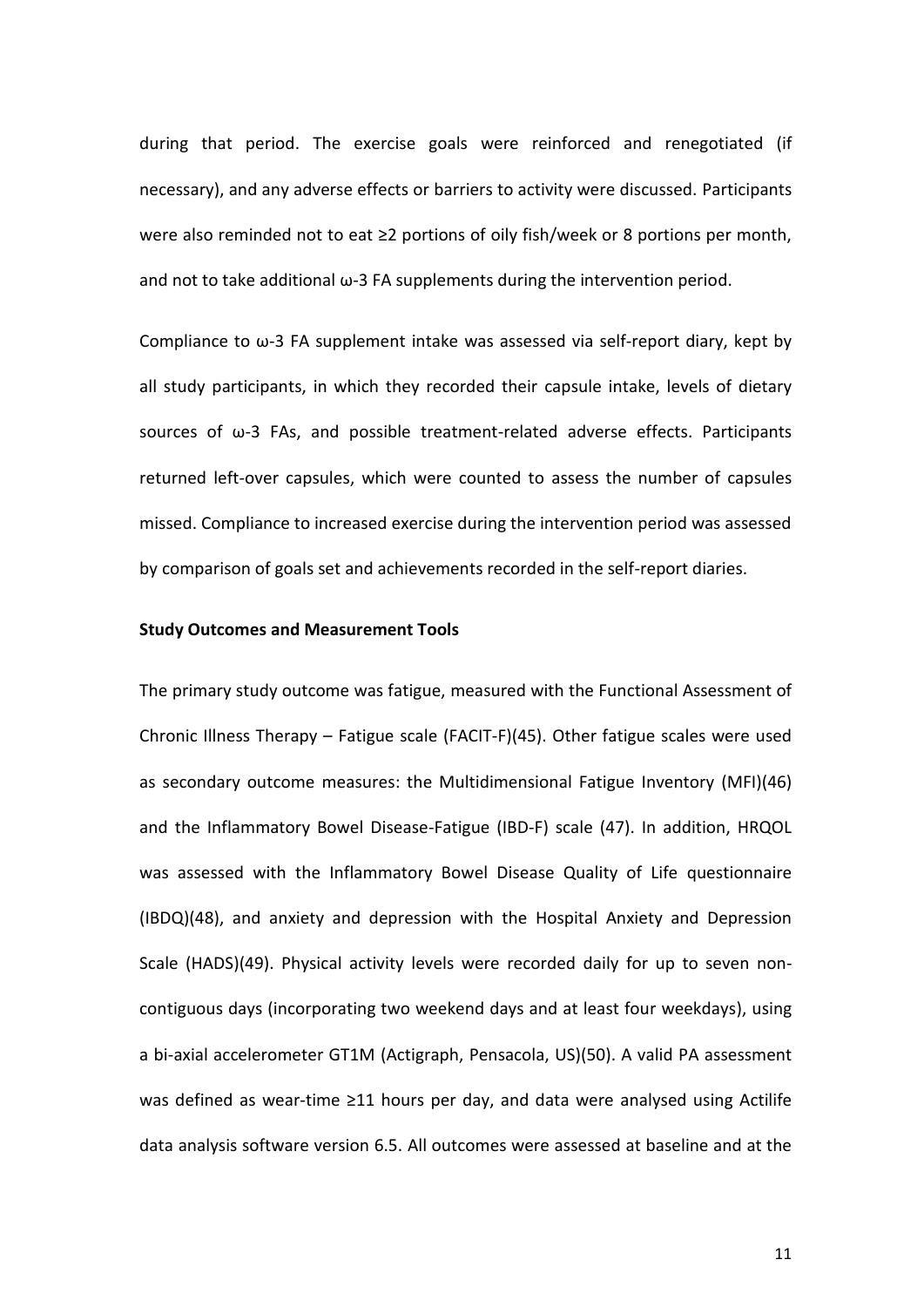end of the treatment. Participants' demographic data and other variables (see Table 2) were also collected.

# **Statistical Methods**

Categorical variables were analysed with Fisher's exact test. Continuous variables found to be normally distributed were analysed using analysis of variance (ANOVA), whilst continuous variables not found to be normally distributed were analysed using the Kruskal-Wallis test.

Continuous outcomes were analysed using analysis of covariance (ANCOVA). Nonnormally distributed data were analysed on a log scale. Binary outcomes were analysed by logistic regression. The baseline value of each outcome was used as a covariate in the analysis. A p-value  $\leq 0.01$  was deemed statistically significant for all outcomes since multiple measurements were collected.

# **RESULTS**

#### **Study Participants**

Recruitment took place over a period of 13 months, and 656 patients were screened. Those eligible for the study received the Patient Information Sheet before informed consent was obtained. Seventy-four participants were randomised, 60 commenced the intervention and 52 completed the protocol. Study flow and reasons for withdrawal and exclusion of patients are shown in Figure 2. Data were analysed on an intention-to-treat basis; however, results did not differ from those following per protocol analysis.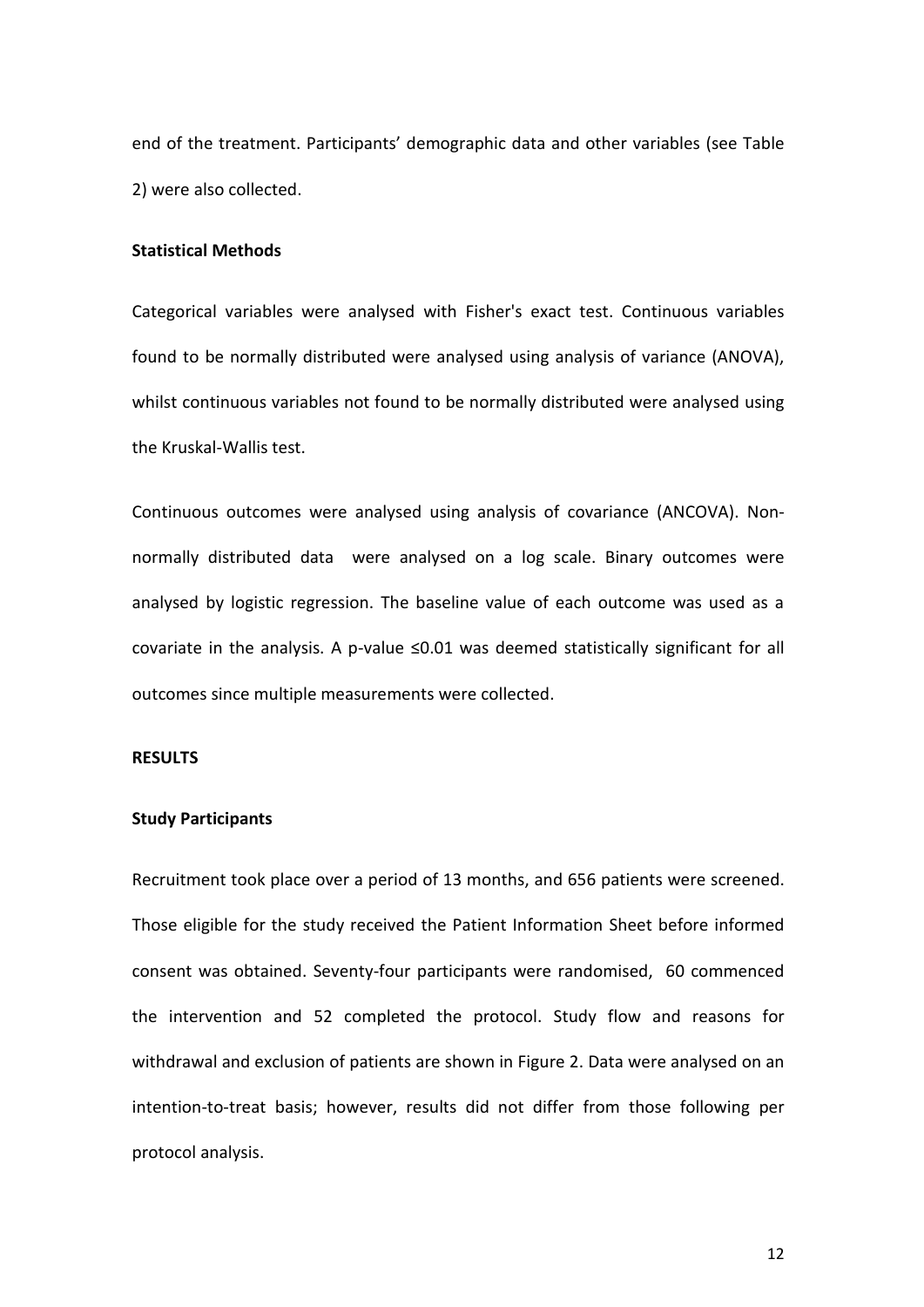#### **Baseline variables**

Baseline values of variables in the four study groups were comparable in relation to disease type, location, activity scores, treatment received (Table 3), and fatigue scale scores and PA (Supplementary data, Table S1). The only difference between groups at baseline was for depression (p=0.04), highest in the group receiving  $\omega$ -3 FAs and exercise placebo, which was adjusted for in subsequent analyses.

#### **Outcome variables**

There were no interactions (at p-value <0.01) between the effects of exercise advice and those of ω-3 FAs on fatigue (Table 4), enabling analysis as two rather than four groups. Hence, data from all patients was used to evaluate both interventions: for exercise advice (n=26) versus exercise placebo (n=26); and for  $\omega$ -3 FA supplement (n=25) versus placebo supplement (n=27), adjusted for the baseline difference in depression between groups (Table 1).

There was no significant difference in fatigue measured by FACIT-F score between those receiving exercise advice and exercise placebo (p=0.38). However, a small but not statistically significant difference was shown between mean FACIT-F scores for those receiving the ω-3 FA supplement compared to those receiving placebo capsules (mean (95% CI): -4.6 (-8.6, -0.7);  $p=0.02$ ). Patients receiving  $\omega$ -3 FA supplements had average scores 4.6 units lower (worse fatigue) than patients receiving placebo.

Fatigue severity, measured by the IBD-F scale as a secondary outcome, was lower in patients receiving exercise advice than in those receiving exercise placebo (mean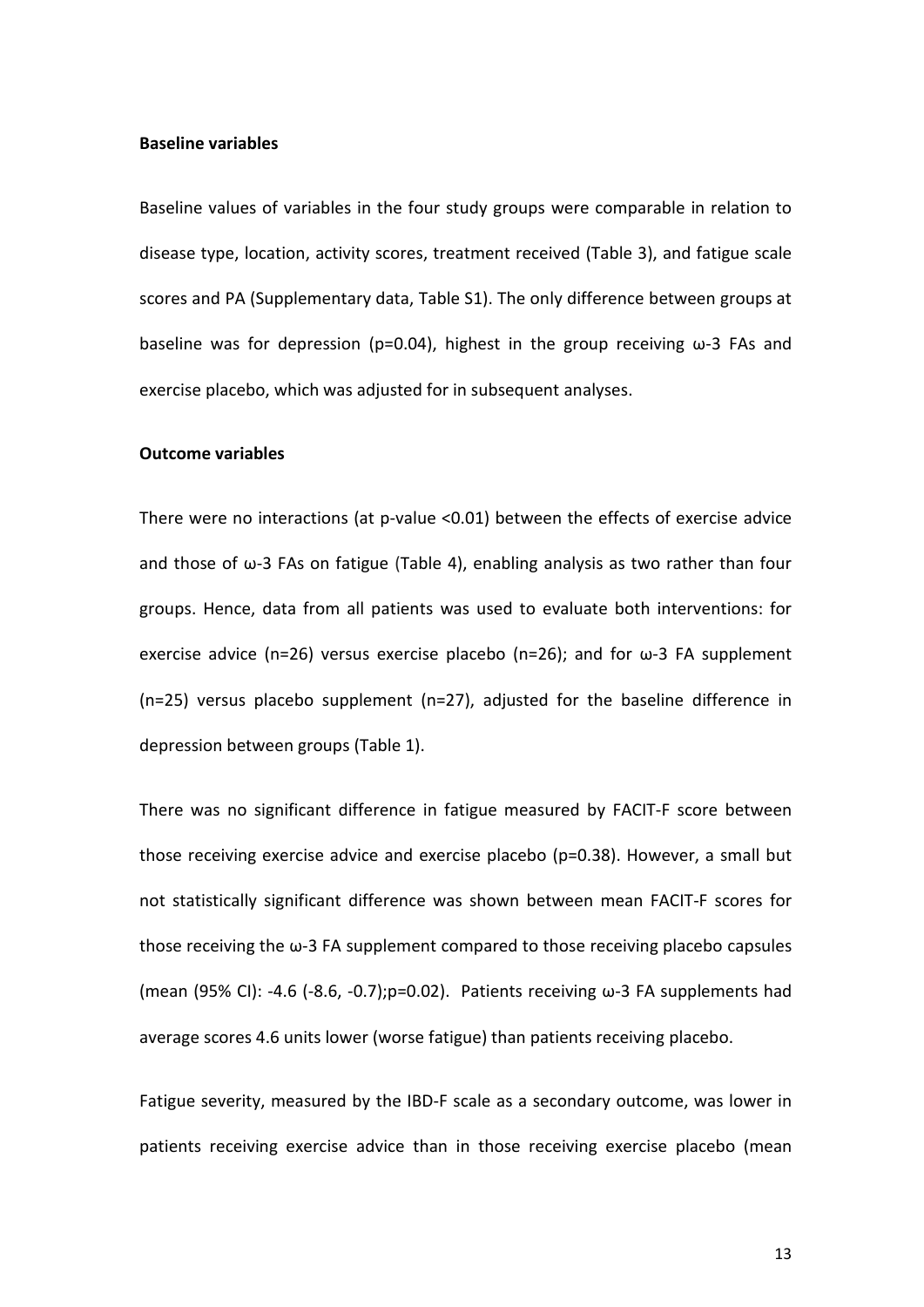(95% CI): -2.0 (-3.8, -0.2); p=0.03). However, there was no observed effect of  $\omega$ -3 FAs on the IBD-F scale scores (Table 4). No statistically significant changes for any of the other secondary outcomes (disease activity scores, other fatigue scale scores, and anxiety and depression scores) were found between exercise advice, ω-3 FA, or placebo groups (at p-value <0.01) (Table 4).

Satisfactory compliance of all groups to low levels of dietary sources of ω-3 FAs, and correct capsule intake were reported (Table 4). Diary entries from the exercise groups indicated broad compliance with the goals set, although no changes in PA levels were documented following the intervention period (Table 4).

## **Adverse events**

Seventeen adverse events were reported, including gastrointestinal, musculoskeletal, and dermatological side effects (Figure 3), with no differences between the four treatment groups (p=0.51). The Odds Ratios (CI 95%) for a patient experiencing an adverse event following receipt of exercise advice or  $\omega$ -3 FAs were 1.14 (CI 0.35-3.67) and 0.67 (CI 0.21-2.18) (p=0.51), respectively. None of the adverse events were considered serious, with only one case of musculoskeletal pain (considered as likely to have been related to treatment) resulting in cessation of exercise. The most frequently reported symptoms, of diarrhoea or epigastric discomfort, both common in IBD, were no more apparent in exercisers or those taking  $\omega$ -3 FAs. No patient discontinued the supplements due to adverse effects.

#### **DISCUSSION**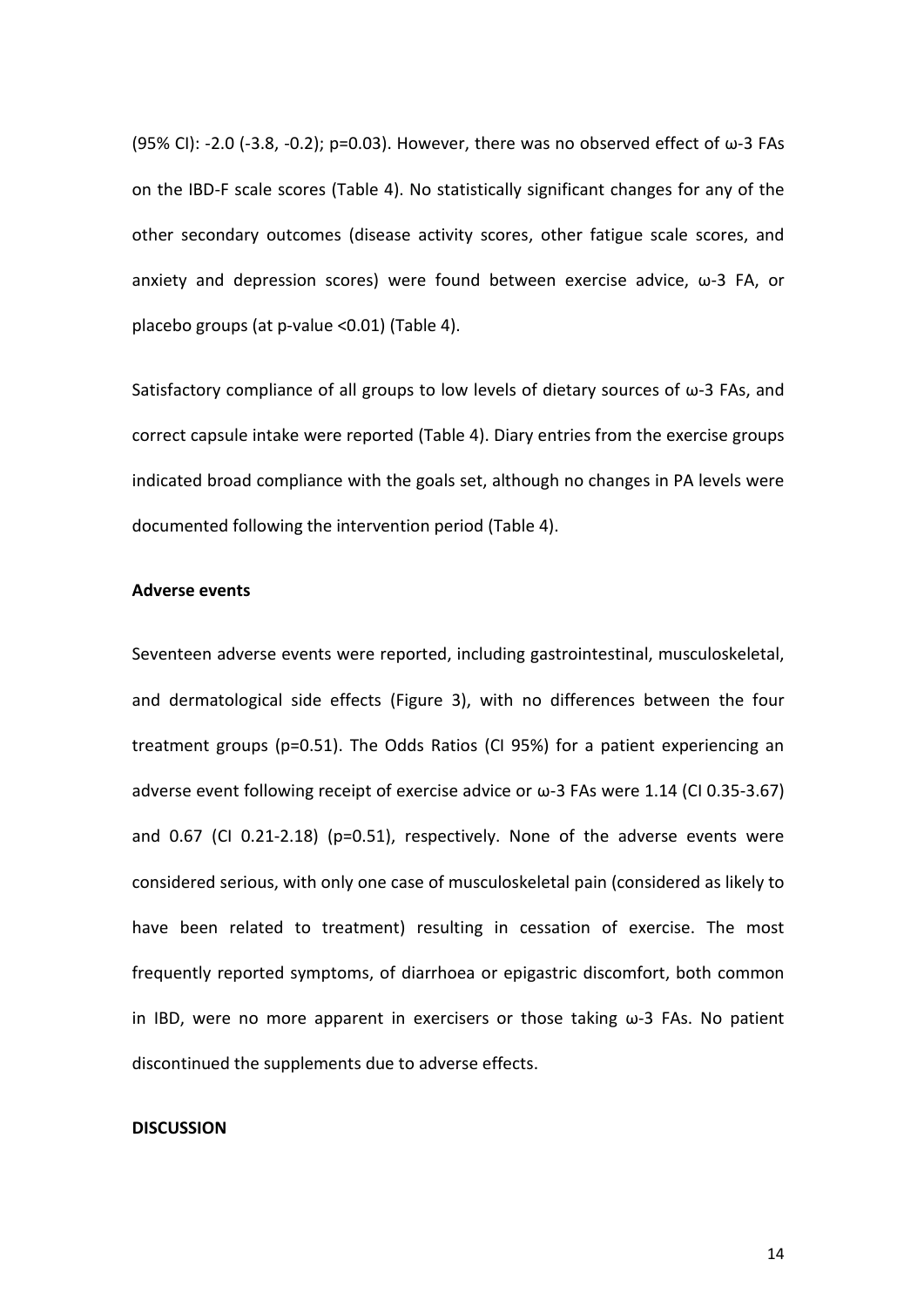This single site, pilot RCT tested the effect of advice to increase exercise, alone or in combination with ω-3 FA supplementation, on fatigue in IBD patients. The interventions were shown to be safe and generally well-tolerated. This is the first study in IBD patients providing individually-prescribed advice relating to nonsupervised PA on a Treat-to-Target basis (40), aiming to increase each individual participant's PA by 30%. This approach also promotes engagement in non-supervised exercise by previous non-exercisers. Reports from participants receiving the exercise advice ranged from expressions of initial enthusiasm to life-changing positive experiences. Improvement in fatigue was only demonstrable with the secondary outcome measure (IBD-F), and not from the primary measure (FACIT-F). In the ω-3 FAs group, a slight worsening of fatigue as measured by the FACIT-F scale was not statistically significant.

The effect of ω-3 FAs on fatigue in IBD has not been studied previously. Results from RCTs in healthy individuals have shown beneficial effects of ω-3 FA supplementation for weeks on cognitive function and mood(43, 44, 51). A 6-week intervention including ω-3 FAs significantly reduced fatigue in patients with lung cancer(34), and an ongoing randomised trial of ω-3 FAs in breast cancer-related fatigue is also using a 6-week treatment period [\(https://clinicaltrials.gov/ct2/show/NCT02352779\)](https://clinicaltrials.gov/ct2/show/NCT02352779). In our study on IBD patients, a 12-week period of ω-3 FA supplementation, did not show positive effects on fatigue, although it is possible that a longer period of supplementation may reduce IBD-related fatigue (47, 52).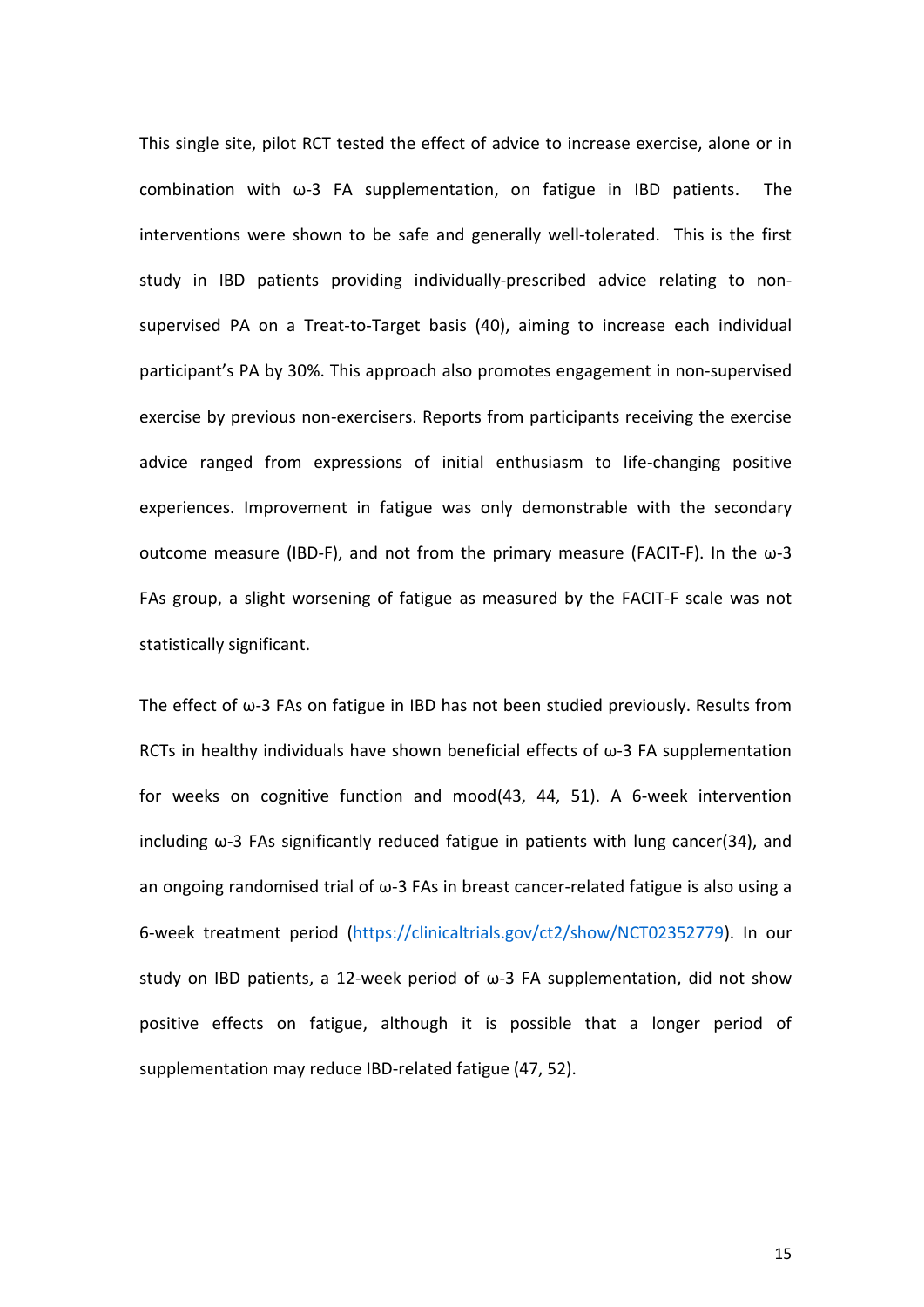Previous studies using 1800mg-7000mg ω-3 FAs per day (compared to the 2970mg daily dose in this study), showed positive effects on remission maintenance in IBD patients (1, 35), although beneficial effects on IBD-related fatigue may require different dosage regimes. Omega-3 FA supplementation at lower dose (up to 690mg per day) and for a shorter period (8 weeks) than in the present study, significantly increased levels of blood erythrocyte  $\omega$ -3 FAs (53). This further suggests that the 12week period in this study should be sufficient to show positive effects on fatigue from ω-3 FAs supplementation if such an effect exists.

There was some indication that exercise advice improved IBD-related fatigue. This was demonstrated by lower scores from the IBD-specific fatigue scale, although this effect was not apparent from other fatigue scales. Studies investigating the effect of exercise on symptoms of chronic disease, including fatigue, have reported on intervention periods of 12 weeks or less (26, 27). A recent RCT investigating the effect of a 10-week PA program in 30 cases of mild-moderate IBD has reported a nonsignificant increase in HRQOL, predominantly through effects on the IBD-Q social subscale(22). Thus, larger and possibly longer studies investigating the effect of exercise on IBD-related fatigue are needed(22, 54, 55).

Exercise has proven beneficial in healthy individuals(41). Potential positive benefits were also reported in studies with IBD patients, including muscle mass gain(56), and increased bone mineral density and HRQOL(21). Symptoms of IBD, such as diarrhoea,especially if accompanied by fears of incontinence, may create barriers to exercise(57). Evidence to date suggests that individuals with IBD should benefit from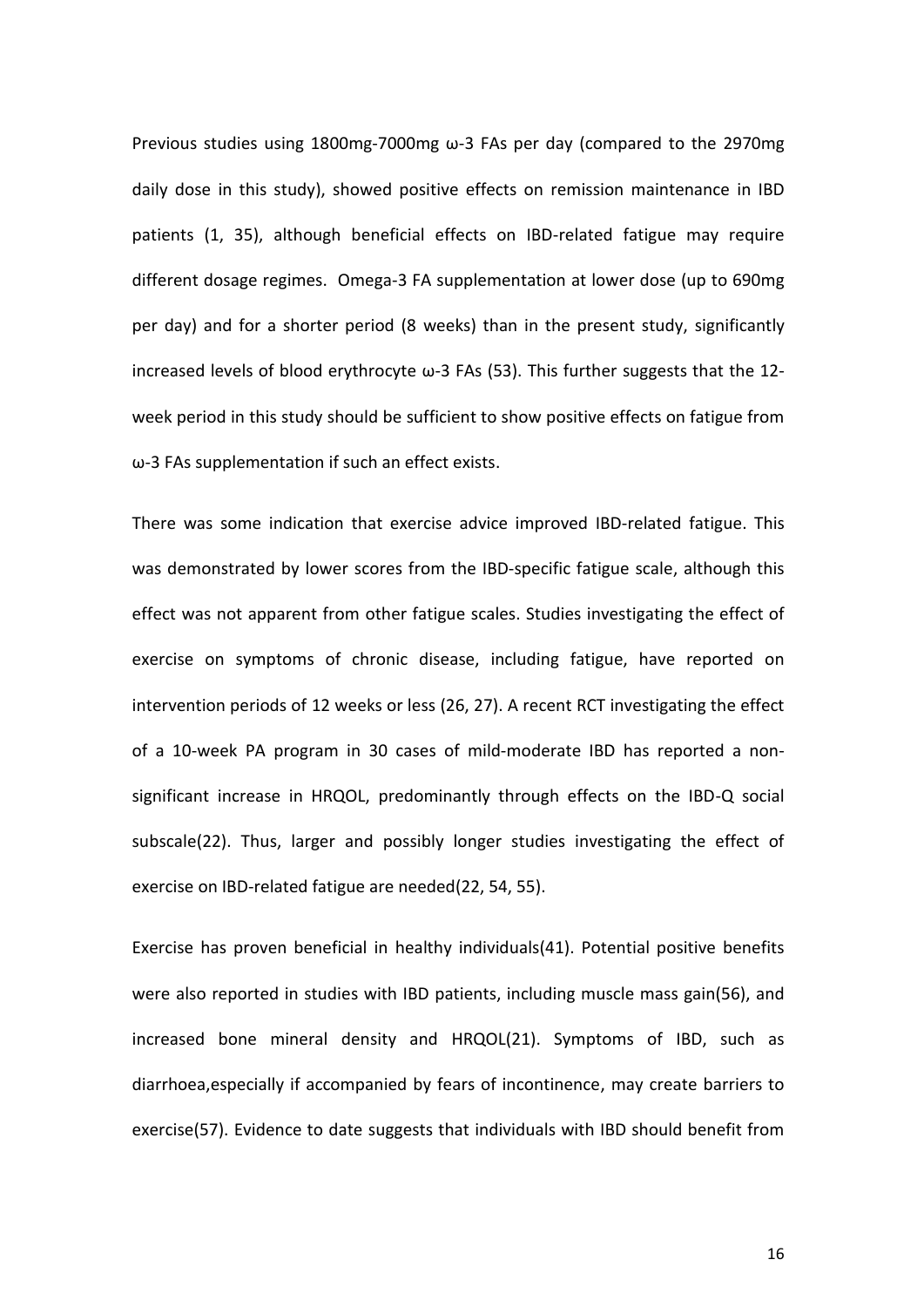increased exercise(15, 23, 24, 58, 59), and in particular, that low-moderate PA is safe(19, 60). The results from our study support these findings: no serious adverse effects related to exercise were reported. Clinicians' reluctance to prescribe exercise because of the fear of symptom exacerbation can now be largely dispelled(21).

The strength of this study lies in its 2x2 factorial design; in the absence of interaction between the effects of exercise advice and ω-3 FA supplements on IBD-related fatigue, data could be analysed with two groups (n=25-27). The relatively small sample size may be seen as a limitation, although this can be justified given the trial's pilot status. Despite the large numbers of patients screened, many were excluded because of the stringent eligibility criteria used to remove confounding factors, (e.g. fatigue-related comorbidities (131/656 ; 20%), or else because of their non-availability (147/656; 23%). A variety of variables were measured; however in the future, additional variables including faecal calprotectin, body composition analysis, baseline serum levels of vitamin B12 and ferritin, plus post-interventional serum concentrations of ω-3 FAs, could be determined to add to the understanding and interpretation of the results. Whilst the self-report diaries used in this study may be useful tools to confirm adherence to protocols, they have known limitations since their veracity cannot be proven. However, careful review of the completed diaries suggested contemporaneous completion without systemic consumption bias. I too don't know what this means

# **4.2 Conclusions**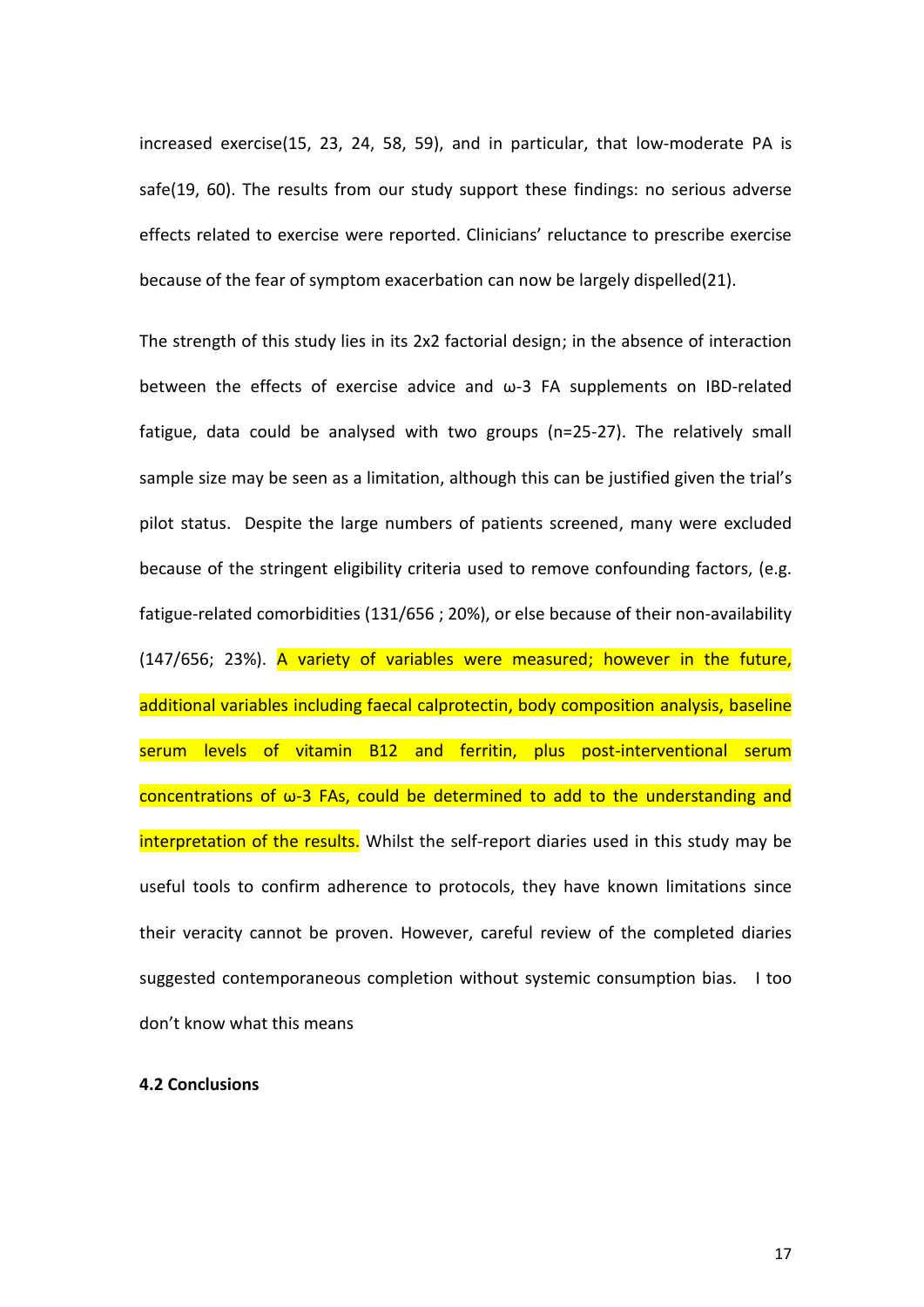This was the first study assessing the effect of exercise advice and/or ω-3 FA supplementation in IBD patients, and the results demonstrate that these interventions are generally well-tolerated. Patients with IBD-related fatigue could safely increase levels of PA. There is a need for further investigation in a larger sample to derive recommendations and specific practice-based guidelines. Omega-3 FA supplementation did not produce positive results on IBD-related fatigue, although there were no serious adverse effects related to its intake. It is possible that regular moderate-vigorous physical activity may provide a safe and effective selfmanagement option in IBD-related fatigue.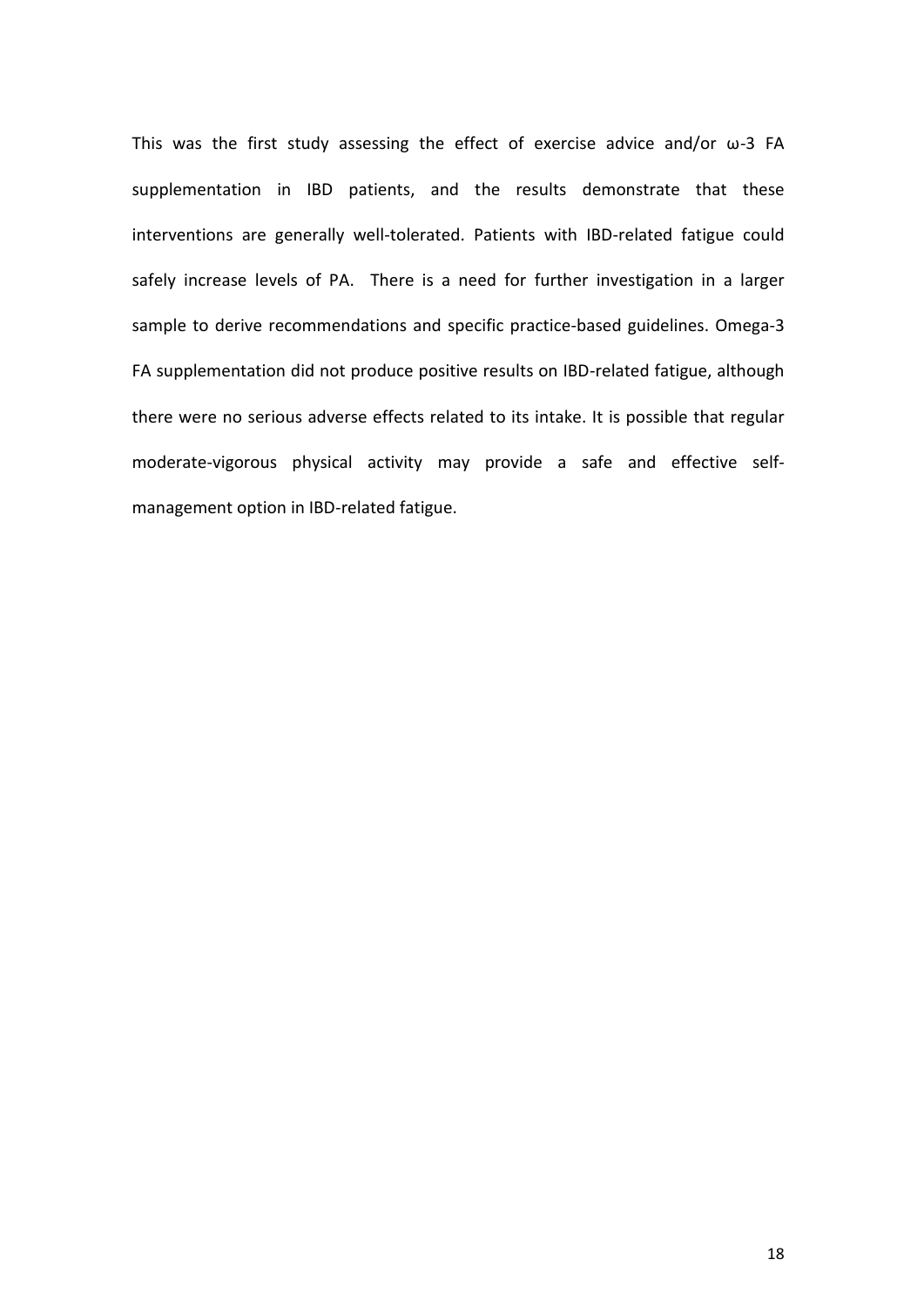# **ACKNOWLEDGEMENTS**

# Statement of Authorship

The following authors have made substantial contributions to the following:

(1)The conception and design of the study - AM, IN, MM, CN, GG, FB, WCD, SB, MG,

MD, HT, AF

Acquisition of data - AM, IN, MM, FB, MD

Analysis and interpretation of data - AM, IN, MM, GG, CN, FB, WCD, SB, MG,

MD, HT, AF

(2)Drafting the article or revising it critically for important intellectual content:

AM, IN, MM, CN, GG, WCD, HT, AF

(3)Final approval of the version to be submitted - AM, IN, MM, GG, CN, FB, WCD, SB,

MG, MD, HT, AF

Statistical analysis was performed by Paul Bassett, Statsconsultancy Ltd,

[http://www.statsconsultancy.co.uk](http://www.statsconsultancy.co.uk/)

The authors wish to thank all the participants who took part, without whose help this clinical trial would not have been possible. We also thank Professor Susan McLaren, an advisor to the project's Steering Group Committee, and Micol Artom for reading and commenting on the paper.

# **3128 words**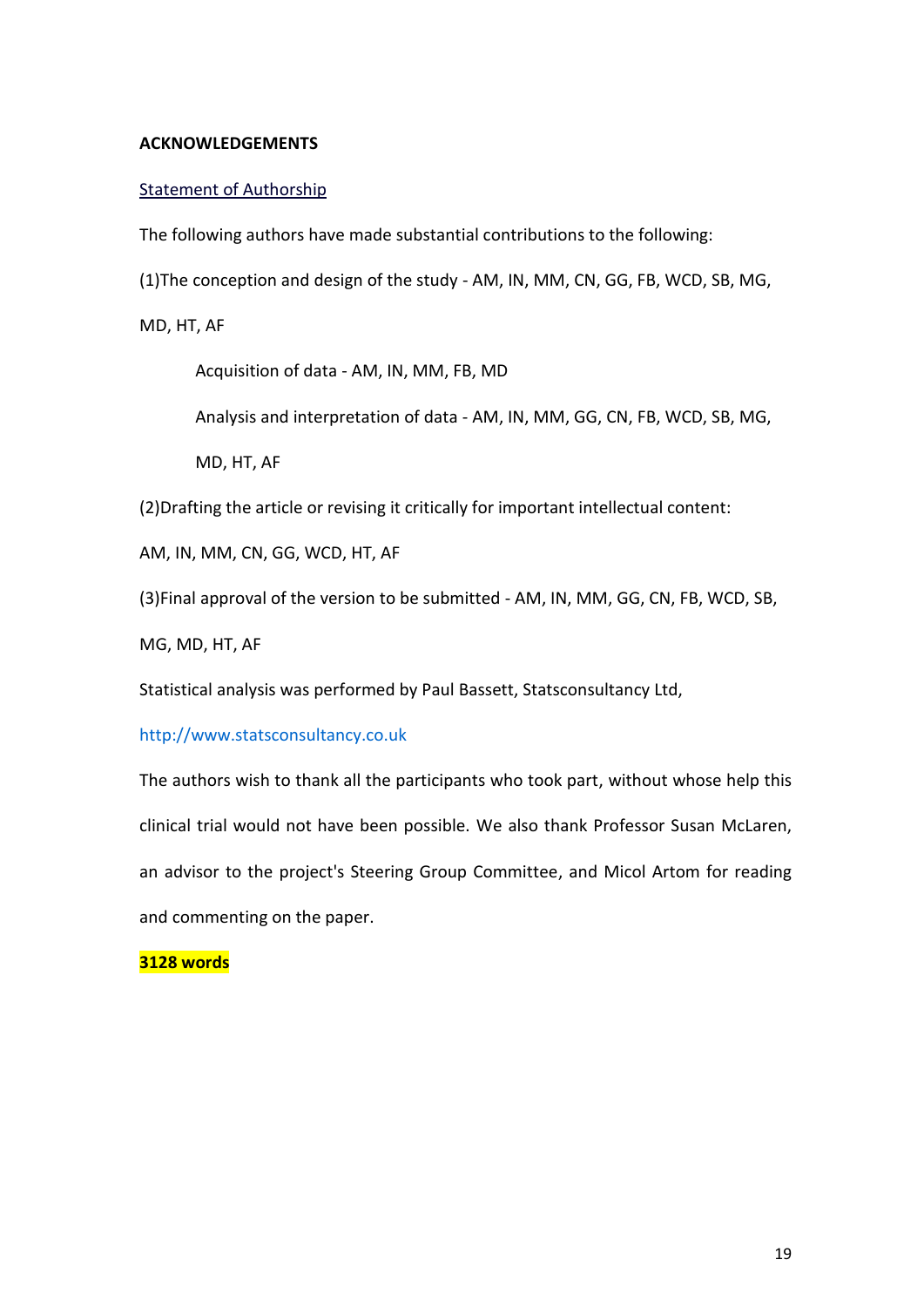#### **REFERENCES**

1. Czuber-Dochan W, Ream E, Norton C. Review article: description and management of fatigue in inflammatory bowel disease. Alimentary Pharmacology & Therapeutics. 2013;37:505-516

2. Van Langenberg DR, Gibson PR. Systematic review: fatigue in inflammatory bowel disease. Alimentary Pharmacology & Therapeutics. 2010;32:131-143

3. Minderhoud IM, Oldenburg B, Dam PS, et al. High prevalence of fatigue in quiescent inflammatory bowel disease is not related to adrenocortical insufficiency. Am J Gastroenterol. 2003;98:1088-1093

4. Farrell D, Savage E. Symptom burden: A forgotten area of measurement in inflammatory bowel disease. International Journal of Nursing Practice. 2012;18:497-500

5. Banovic I, Gilibert, D., Jebrane, A., Cosnes, J. . Diagnostic profiles determined by the C.A.R.T procedure: IBD patients and fatigue. . Journal of Health Psychology. 2012;17:500-508

6. Lichtenstein GR, Bala M, Han C, et al. Infliximab improves quality of life in patients with Crohn's disease. Inflammatory Bowel Diseases. 2002;8:237-243

7. Minderhoud IM, Samsom M, Oldenburg B. Crohn's disease, fatigue, and infliximab: Is there a role for cytokines in the pathogenesis of fatigue? World Journal of Gastroenterology : WJG. 2007;13:2089-2093

8. Loftus EV, Feagan BG, Colombel J-F, et al. Effects of Adalimumab Maintenance Therapy on Health-Related Quality of Life of Patients With Crohn's Disease: Patient-Reported Outcomes of the CHARM Trial. Am J Gastroenterol. 2008;103:3132-3141

9. García-Vega E, Fernandez-Rodriguez C. A stress management programme for Crohn's disease. Behaviour Research and Therapy. 2004;42:367-383

10. Vogelaar L, van't Spijker A, Timman R, et al. Fatigue management in patients with IBD: a randomised controlled trial. Gut. 2014;63:911-918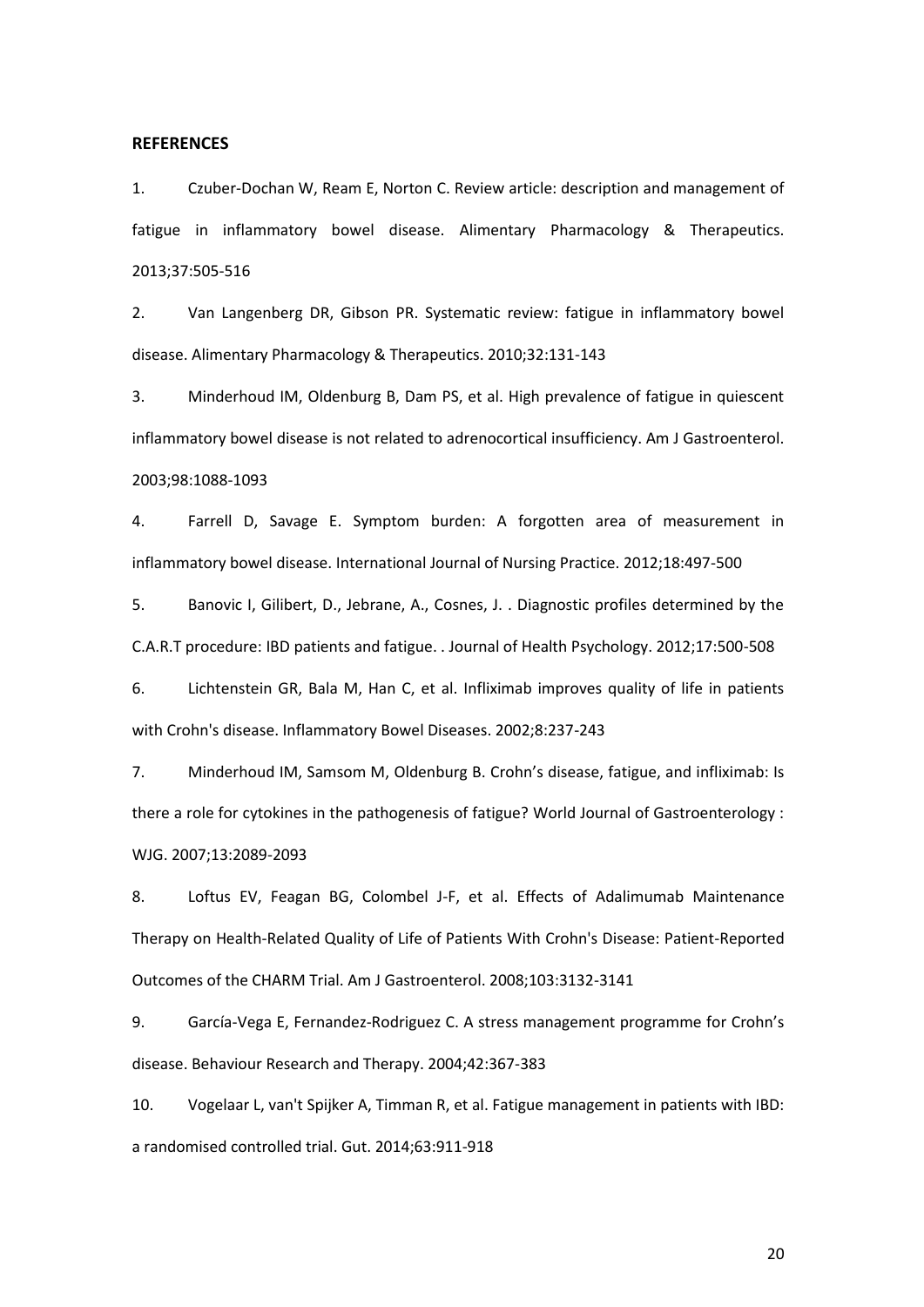11. Bager P, Befrits R, Wikman O, et al. Fatigue in out-patients with inflammatory bowel disease is common and multifactorial. Alimentary Pharmacology & Therapeutics. 2012;35:133-141

12. Bol Y, Duits AA, Vertommen-Mertens CER, et al. The contribution of disease severity, depression and negative affectivity to fatigue in multiple sclerosis: A comparison with ulcerative colitis. Journal of Psychosomatic Research. 2010;69:43-49

13. Jones DEJ, Gray JC, Newton J. Perceived fatigue is comparable between different disease groups. QJM. 2009;102:617-624

14. Ploeger HE, Takken T, Wilk B, et al. Exercise Capacity in Pediatric Patients with Inflammatory Bowel Disease. The Journal of Pediatrics. 2011;158:814-819

15. Cosnes J. Smoking, Physical Activity, Nutrition and Lifestyle: Environmental Factors and Their Impact on IBD. Digestive Diseases. 2010;28:411-417

16. Nathan I, Norton C, Czuber-Dochan W, et al. Exercise in individuals with inflammatory bowel disease. Gastroenterol Nurs. 2013;36:437-442

17. D'Inca R, Varnier M, Mestriner C, et al. Effect of moderate exercise on Crohn's disease patients in remission. . Italian Journal of Gastroenterology & Hepatology. 1999;31:205-210

18. Loudon CP, Corroll V, Butcher J, et al. The effects of physical exercise on patients with Crohn's disease. Am J Gastroenterol. 1999;94:697-703

19. Packer N, Hoffman-Goetz L, Ward G. Does physical activity affect quality of life, disease symptoms and immune measures in patients with inflammatory bowel disease? A systematic review. The Journal of Sports Medicine and Physical Fitness 2010;50:1-18

20. Ng V, Millard W, Lebrun C, et al. Low-intensity exercise improves quality of life in patients with crohn's disease. Clin J Sport Med 2007;17:384-388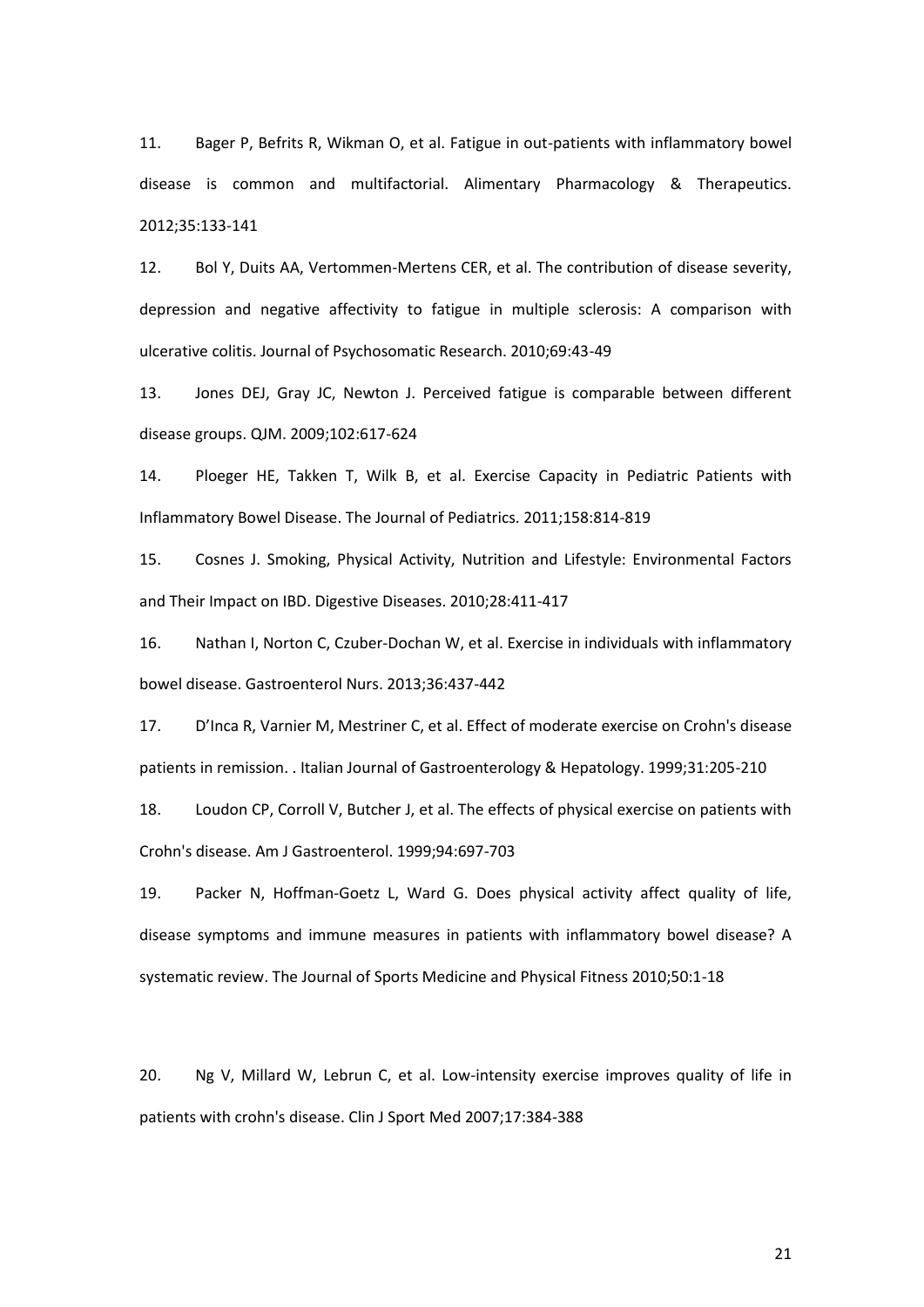21. Ng V, Millard W, Lebrun C, et al. Exercise and Crohn's disease: Speculations on potential benefits. Canadian Journal of Gastroenterology. 2006;20:657-660

22. Klare P, Nigg J, Nold J, et al. The Impact of a Ten-Week Physical Exercise Program on Health-Related Quality of Life in Patients with Inflammatory Bowel Disease: A Prospective Randomized Controlled Trial. Digestion. 2015;91:239-247

23. Vogelaar L, van den Berg-Emons R, Bussmann H, et al. Physical fitness and physical activity in fatigued and non-fatigued inflammatory bowel disease patients. Scandinavian Journal of Gastroenterology. 2015:1-11

24. van Langenberg DR, Della Gatta P, Warmington SA, et al. Objectively measured muscle fatigue in Crohn's disease: Correlation with self-reported fatigue and associated factors for clinical application. Journal of Crohn's and Colitis. 2014;8:137-146

25. Bilski J, Brzozowski B, Mazur-Bialy A, et al. The Role of Physical Exercise in Inflammatory Bowel Disease. BioMed Research International. 2014;2014:429031

26. Payne C, Wiffen P, Martin S. Interventions for fatigue and weight loss in adults with advanced progressive illness. Cochrane Database of Systematic Reviews. 2012

27. Cramp F, Hewlett S, Almeida C, et al. Non-pharmacological interventions for fatigue in rheumatoid arthritis. Cochrane Database of Systematic Reviews. 2013

28. Calder PC, Yaqoob P. Omega-3 polyunsaturated fatty acids and human health outcomes. BioFactors. 2009;35:266-272

29. Sublette ME, Ellis SP, Geant AL, et al. Meta-analysis: Effects of Eicosapentaenoic Acid in Clinical Trials in Depression. The Journal of clinical psychiatry. 2011;72:1577-1584

30. Fehér J, Kovács I, Gabrieli CB. Role of gastrointestinal inflammations in the development and treatment of depression. Orvosi Hetilap. 2011;152:1477-1485

31. Pedersen BK, Febbraio MA. Muscles, exercise and obesity: skeletal muscle as a secretory organ. Nat Rev Endocrinol. 2012;8:457-465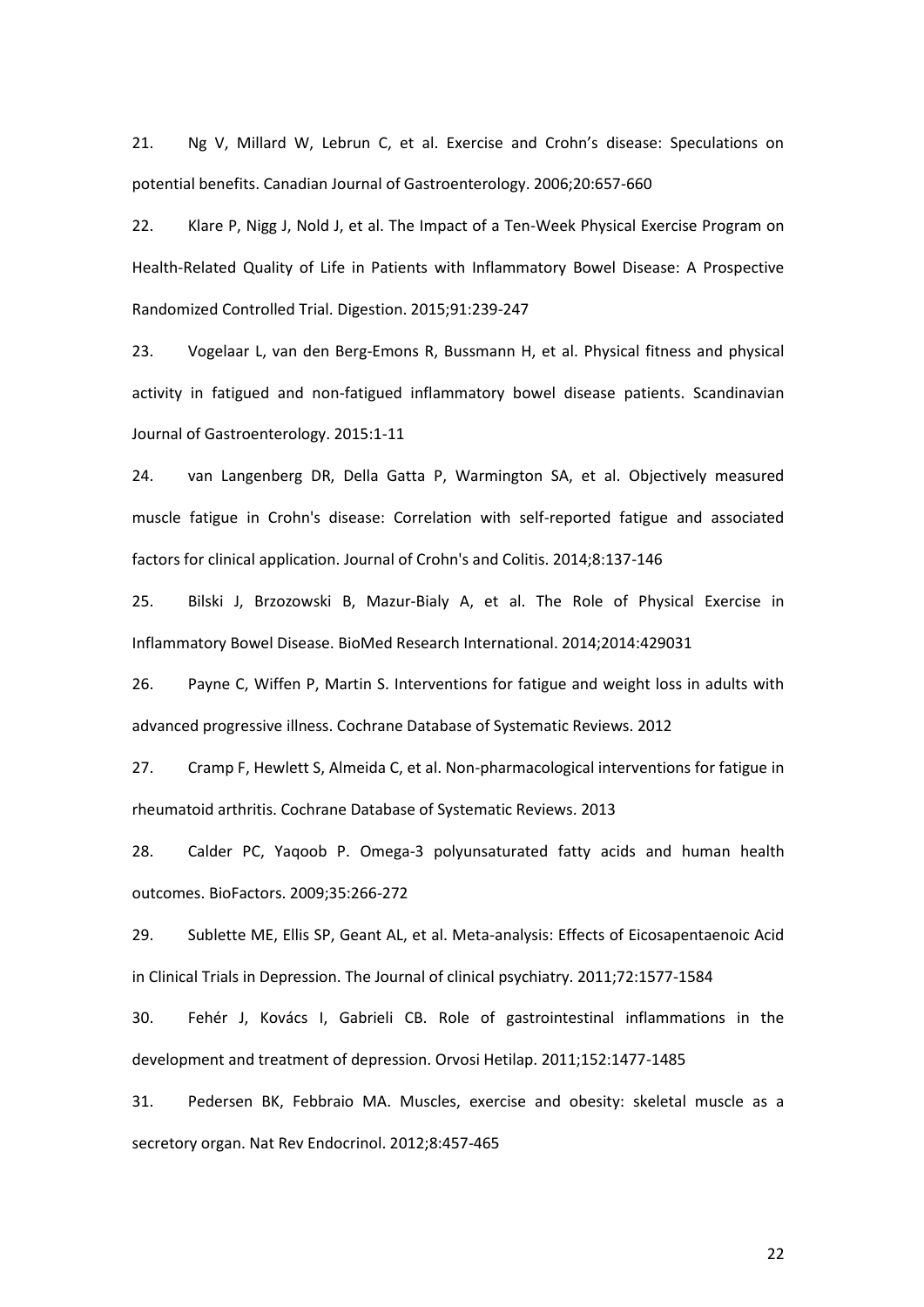32. Jouris KB, McDaniel JL, Weiss EP. The Effect of Omega-3 Fatty Acid Supplementation on the Inflammatory Response to eccentric strength exercise. Journal of Sports Science & Medicine. 2011;10:432-438

33. Alfano CM, Imayama I, Neuhouser ML, et al. Fatigue, Inflammation, and ω-3 and ω-6 Fatty Acid Intake Among Breast Cancer Survivors. Journal of Clinical Oncology. 2012;30:1280- 1287

34. Cerchietti LCA, Navigante AH, Castro MA. Effects of Eicosapentaenoic and Docosahexaenoic n-3 Fatty Acids From Fish Oil and Preferential Cox-2 Inhibition on Systemic Syndromes in Patients With Advanced Lung Cancer. Nutrition and Cancer. 2007;59:14-20

35. Turner D, Zlotkin S, Shah P, et al. Omega-3 fatty acids (fish oil) for maintenance of remission in Crohn's disease. Cochrane Database of Systematic Reviews, . 2009;CD006320

36. Turner D, Shah P, Steinhart A, et al. Maintenance of remission in inflammatory bowel disease using omega-3 fatty acids (fish oil): A systematic review and meta-analyses. . Inflammatory Bowel Diseases. 2011;17:336-345

37. Lev-Tzion R, Griffiths AM, Leder O, et al. Omega 3 fatty acids (fish oil) for maintenance of remission in Crohn's disease. Cochrane Database of Systematic Reviews. 2013;2014:CD006320

38. Harvey RF, Bradshaw JM. A SIMPLE INDEX OF CROHN'S-DISEASE ACTIVITY. The Lancet. 1980;315:514

39. Walmsley R, Ayres R, Pounder R, et al. A simple clinical colitis activity index. Gut. 1998;43:29-32

40. Atar D, Birkeland KI, Uhlig T. 'Treat to target': moving targets from hypertension, hyperlipidaemia and diabetes to rheumatoid arthritis. Annals of the Rheumatic Diseases. 2010;69:629-630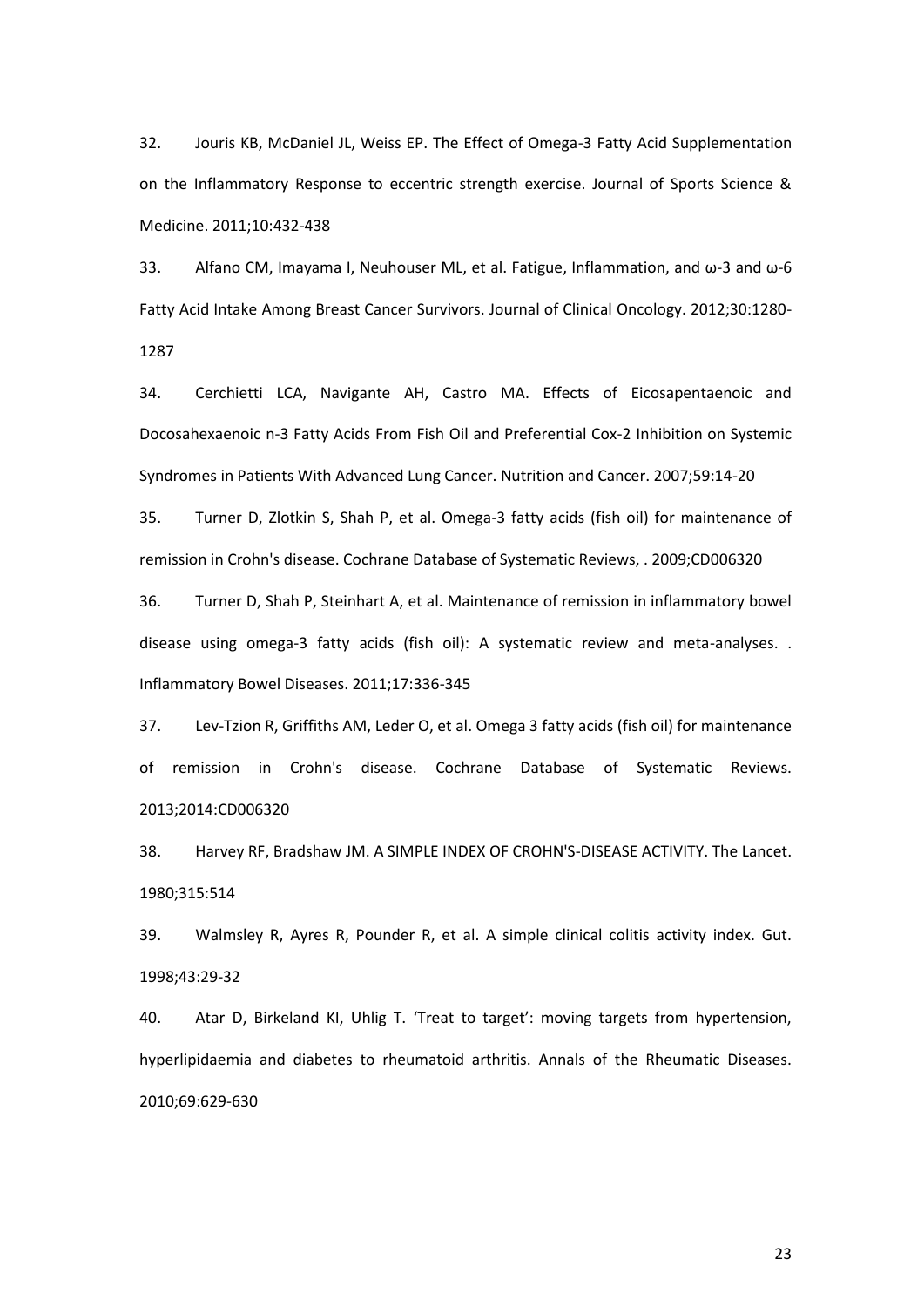41. DoH. Start active, stay active: a report on physical activity from the four home countries' Chief Medical Officers. 2011

42. Freeman MP, Hibbeln JR, Wissner KL, et al. Omega-3 fatty acids: evidence basis for treatment and future research in psychiatry. . Journal of Clinical Psychiatry. 2006;67:1954- 1967

43. Jackson PA, Deary ME, Reay JL, et al. No effect of 12 weeks' supplementation with 1 g DHA-rich or EPA-rich fish oil on cognitive function or mood in healthy young adults aged 18– 35 years. British Journal of Nutrition. 2012;107:1232-1243

44. Kiecolt-Glaser JK, Belury MA, Andridge R, et al. Omega-3 Supplementation Lowers Inflammation and Anxiety in Medical Students: A Randomized Controlled Trial. Brain, behavior, and immunity. 2011;25:1725-1734

45. Tinsley A, Macklin EA, Korzenik JR, et al. Validation of the Functional Assessment of Chronic Illness Therapy-Fatigue (FACIT-F) in patients with inflammatory bowel disease. Alimentary Pharmacology & Therapeutics. 2011;34:1328-1336

46. Smets EMA, Garssen B, Bonke B, et al. The multidimensional Fatigue Inventory (MFI) psychometric qualities of an instrument to assess fatigue. Journal of Psychosomatic Research. 1995;39:315-325

47. Czuber-Dochan W, Norton C, Bassett P, et al. Development and psychometric testing of inflammatory bowel disease fatigue (IBD-F) patient self-assessment scale. J Crohn's Colitis. 2014;8:1398-1406

48. Cheung W-y, Garratt AM, Russell IT, et al. The UK IBDQ—A British version of the inflammatory bowel disease questionnaire: development and validation. Journal of Clinical Epidemiology. 2000;53:297-306

49. Zigmond AS, Snaith RP. The hospital anxiety and depression scale. . Acta Psychiatrica Scandinavica. 1983;67:361-370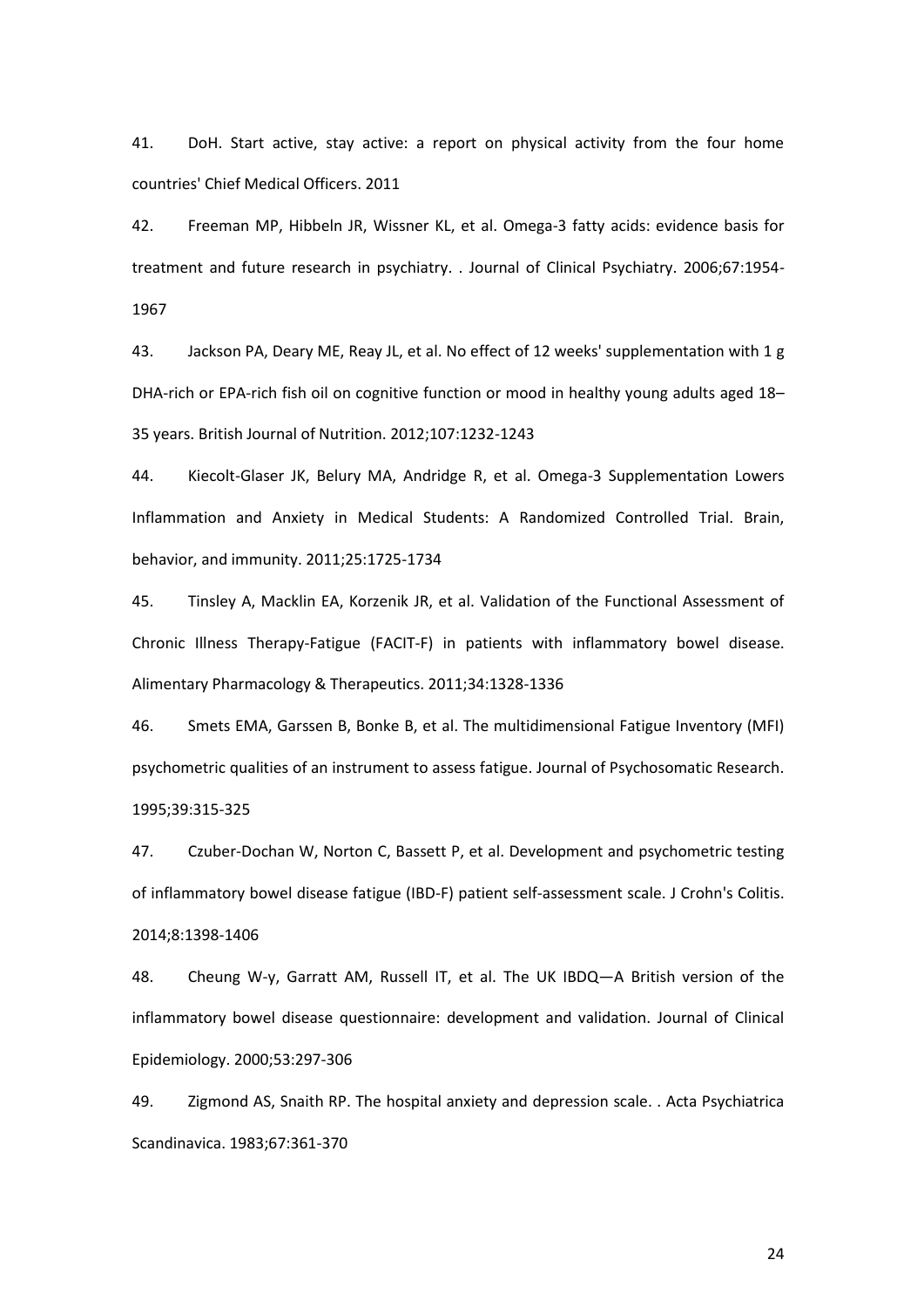50. Abel MG, Hannon JC, Sell K, et al. Validation of the Kenz Lifecorder EX and ActiGraph GT1M accelerometers for walking and running in adults. Appl Physiol Nutr Metab. 2008;33:1155-1164

51. Fontani G, Corradeschi F, Felici A, et al. Cognitive and physiological effects of Omega-3 polyunsaturated fatty acid supplementation in healthy subjects. European Journal of Clinical Investigation. 2005;35:691-699

52. Norton C, Czuber-Dochan W, Bassett P, et al. Assessing fatigue in inflammatory bowel disease: comparison of three fatigue scales. Alimentary Pharmacology & Therapeutics. 2015;42:203-211

53. Stonehouse W, Pauga MR, Kruger R, et al. Consumption of salmon v. salmon oil capsules: effects on n-3 PUFA and selenium status. British Journal of Nutrition. 2011;106:1231-1239

54. Vogelaar L, van den Berg-Emons R, Bussmann H, et al. Physical fitness and physical activity in fatigued and non-fatigued inflammatory bowel disease patients. Scand J Gastroenterol. 2015;50:1357-1367

55. Artom M, Czuber-Dochan W, Sturt J, et al. Targets for Health Interventions for Inflammatory Bowel Disease-fatigue. Journal of Crohn's and Colitis. 2016

56. Araújo ECF, Suen VMM, Marchini JS, et al. Muscle mass gain observed in patients with short bowel syndrome subjected to resistance training. Nutrition Research. 2008;28:78-82

57. DeFilippis E, Tabani S, Warren R, et al. Exercise and Self-Reported Limitations in Patients with Inflammatory Bowel Disease. Dig Dis Sci. 2015:1-6

58. Chennat J. Benefits and Risks of Exercise on the Gastrointestinal System. Southern Medical Journal. 2011;104:838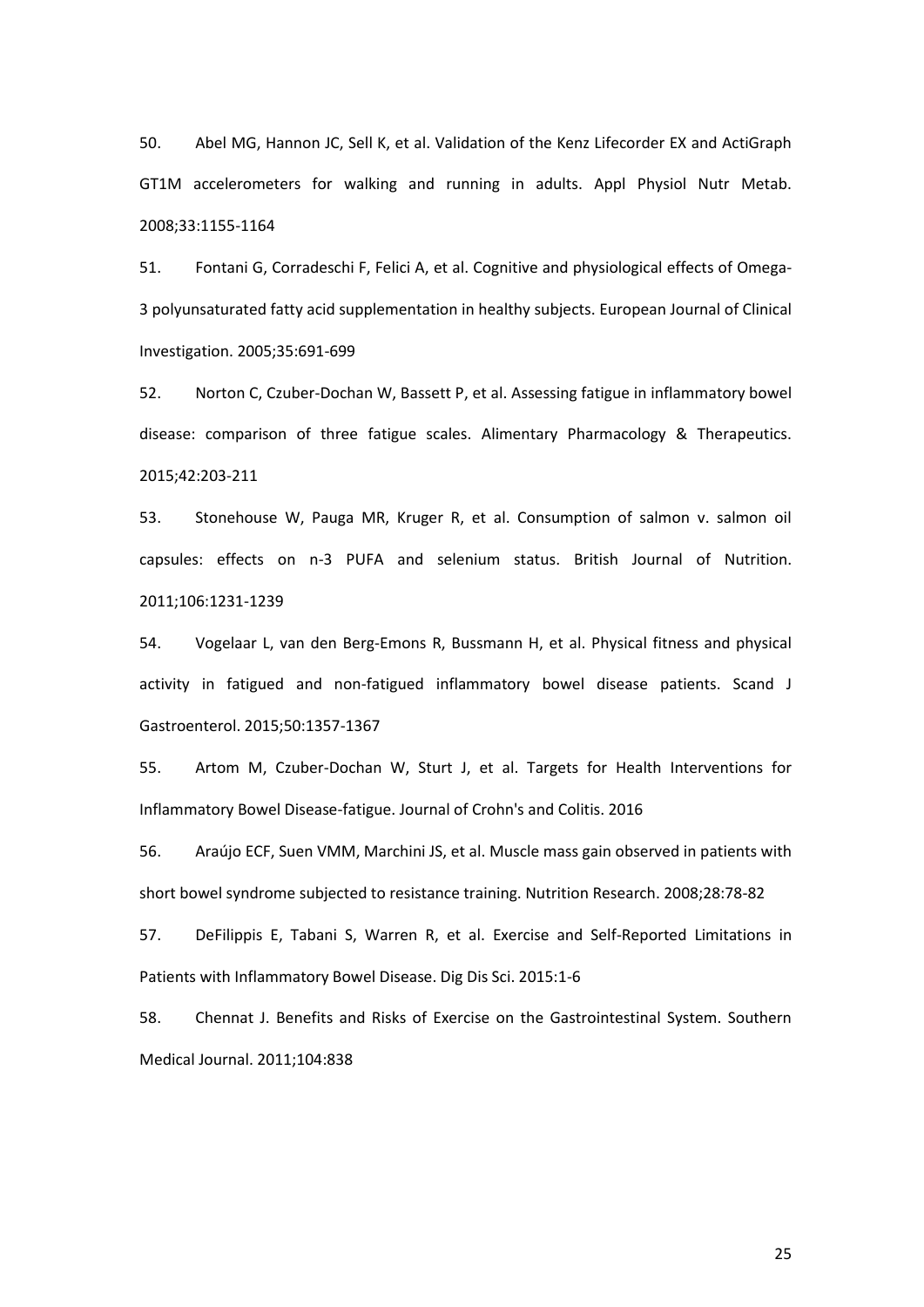59. McGowan CE, Jones P, Long MD, et al. The Changing Shape of Disease: Non-alcoholic Fatty Liver Disease in Crohn's Disease A case series and review of the literature. Inflammatory bowel diseases. 2012;18:49-54

60. Martin D. Physical Activity Benefits and Risks on the Gastrointestinal System. Southern Medical Journal. 2011;104:831837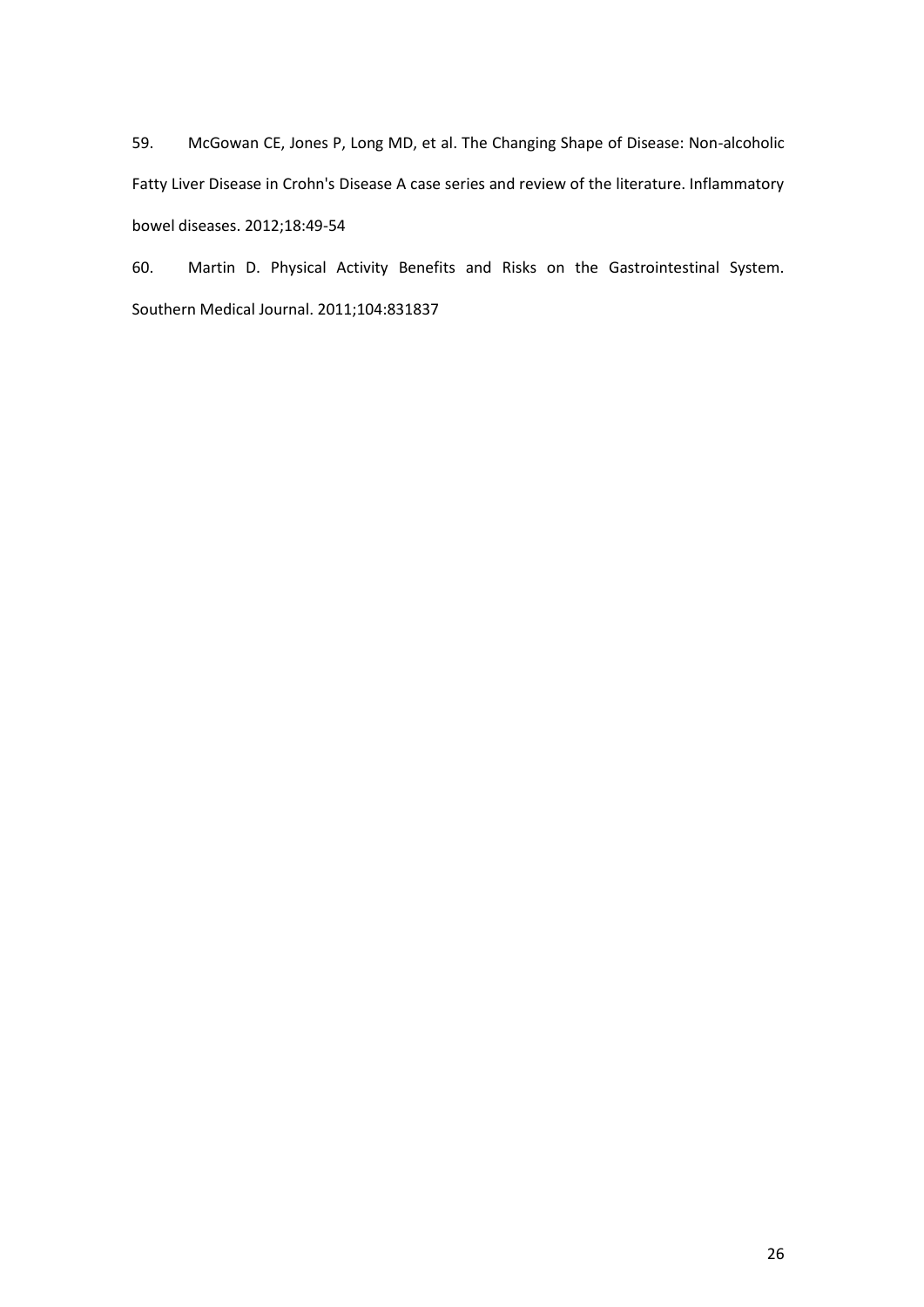# **TABLES**

|               | <b>Exercise Advice</b> |                           |                 |
|---------------|------------------------|---------------------------|-----------------|
|               |                        | <b>Yes</b>                | <b>No</b>       |
| Omega-3 Fatty | Yes                    | Exercise advice +         | $\omega$ -3 FAs |
| <b>Acids</b>  |                        | $\omega$ -3 FAs (Group 1) | (Group 3)       |
|               | <b>No</b>              | Exercise advice           | <b>Neither</b>  |
|               |                        | (Group 2)                 | (Group 4)       |

Treatment Groups:

# **1) Exercise advice with ω-3 FAs supplement capsule (n=11):**

Consultation with personal trainer; activity and diet diary; omega-3 fatty acid capusles

# **2) Exercise advice with capsule placebo (n=15):**

Consultation with personal trainer; activity and diet diary; capsule placebo

# **3) ω-3 FAs supplement capsule with exercise placebo (n=14)**

Consultation with researcher; diet diary; omega-3 fatty acid capusles

# **4) Capsule placebo with exercise placebo (n=12)**

Consultation with researcher; diet diary; capsule placebo

# **Table 1: 2x2 Trial Design and Details of Treatment Groups.**

ω-3 FA: Omega-3 Fatty Acids.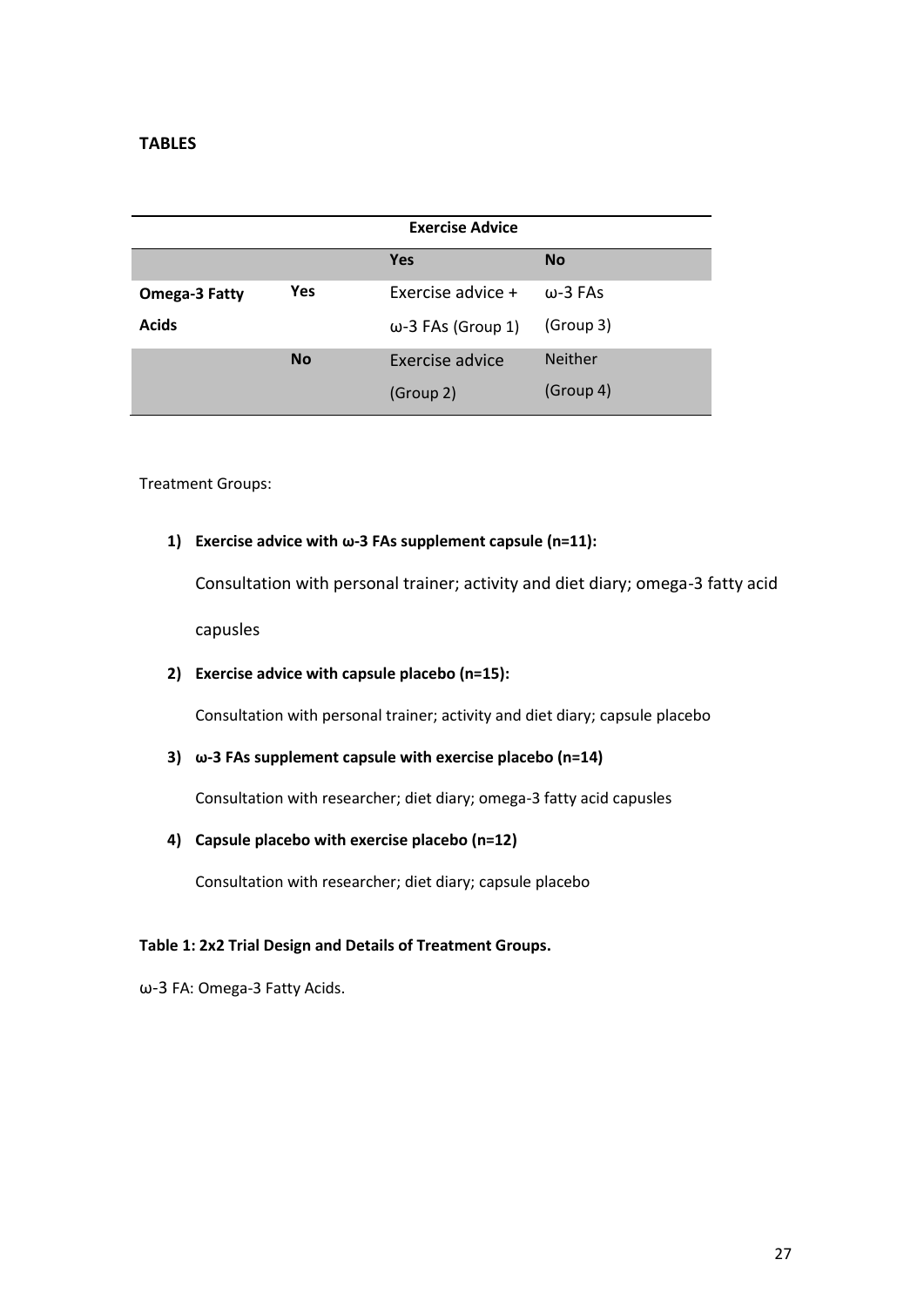| <b>Outcome variable</b>                                                                                                            | Scale/Assessment                                                                        | <b>Outcome</b> | <b>Rationale</b>                                                                         |
|------------------------------------------------------------------------------------------------------------------------------------|-----------------------------------------------------------------------------------------|----------------|------------------------------------------------------------------------------------------|
| <b>Fatigue score</b>                                                                                                               | Functional<br>Assessment of<br><b>Chronic Illness</b><br>Therapy - Fatigue<br>scale(45) | Primary        | Scale validated in IBD<br>patients by correlation<br>with inflammatory<br>markers        |
| <b>Fatigue score</b>                                                                                                               | <b>Multiple Fatigue</b><br>Inventory<br>scale(46)                                       | Secondary      | Widely-used scale;<br>inclusion allows<br>comparison with other<br>fatigued populations  |
| <b>Fatigue score</b>                                                                                                               | Inflammatory<br><b>Bowel Disease-</b><br>Fatigue scale(47)                              | Secondary      | Newly-developed<br>scale, validated for<br>use with IBD patients                         |
| <b>Quality of Life</b><br>score                                                                                                    | Inflammatory<br>Bowel Disease -<br>Quality of Life<br>scale(48)                         | Secondary      | Health-related quality<br>of life scale validated<br>for use with IBD<br>patients        |
| <b>Depression score</b>                                                                                                            | <b>Hospital Anxiety</b><br>and Depression<br>scale(49)                                  | Secondary      | Scale assessing role of<br>anxiety and<br>depression in<br>influencing fatigue<br>levels |
| <b>Activity counts</b><br>per minute; Time<br>spent in<br>Moderate-<br><b>Vigorous Physical</b><br>Activity;<br><b>Daily steps</b> | Accelerometer,<br>GT1M<br>(Actigraph)(50)                                               | Secondary      | Objective measure of<br>physical activity                                                |
| <b>Disease activity</b><br>score                                                                                                   | Harvey-Bradshaw<br>Index(38) and<br>Simple Clinical<br>Colitis Index(39)                | Secondary      | <b>Validated scales</b><br>indicating level of<br>disease activity                       |
| <b>Height and weight</b><br>measurement                                                                                            | Procedure                                                                               | Secondary      | To indicate change in<br>body composition                                                |
| Haemoglobin                                                                                                                        | Procedure - blood                                                                       | Secondary      | To determine iron                                                                        |
| measurement                                                                                                                        | test                                                                                    |                | status                                                                                   |
| <b>C-Reactive Protein</b><br>measurement                                                                                           | Procedure -<br>blood test                                                               | Secondary      | As a marker of<br>inflammation                                                           |

# **Table 2: Details of Assessment Tools Used for Data Collection.**

IBD: Inflammatory bowel disease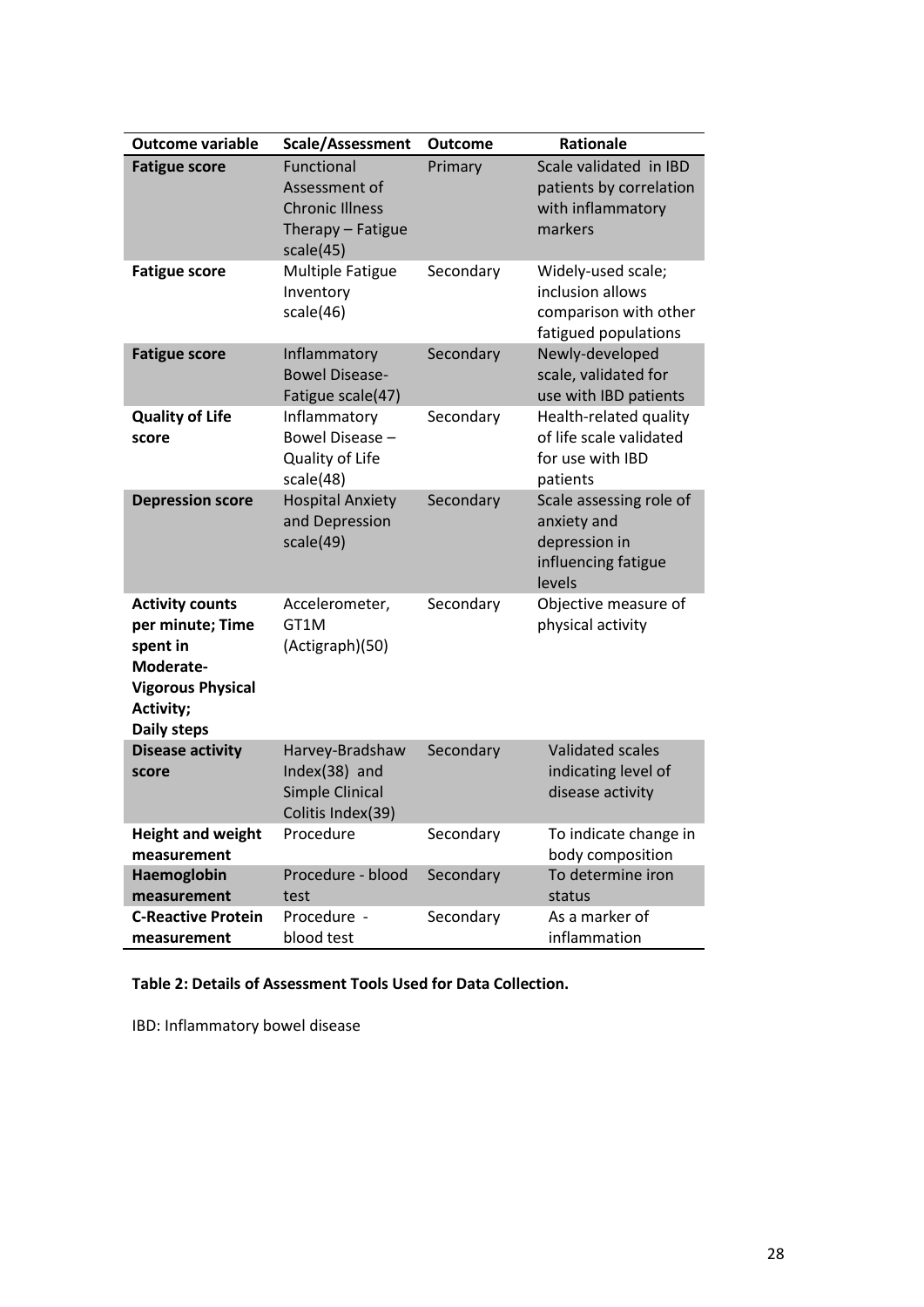| Variable                             | <b>Placebo</b> |               | Omega-3 Fish Oils |               | p-value |
|--------------------------------------|----------------|---------------|-------------------|---------------|---------|
|                                      | No Exercise    | Exercise      | No Exercise       | Exercise      |         |
|                                      | $(n=12)$       | $(n=15)$      | $(n=14)$          | $(n=11)$      |         |
|                                      |                |               |                   |               |         |
| Age <sup>a</sup>                     | 31(27, 51)     | 35 (28, 43)   | 45 (36, 51)       | 31 (29, 55)   | 0.52    |
|                                      |                |               |                   |               |         |
| <b>Gender - Male</b>                 | 4 (33%)        | 8 (53%)       | 7 (50%)           | 6 (55%)       | 0.74    |
|                                      |                |               |                   |               |         |
| <b>Ethnicity - White</b>             | 9(75%)         | 10 (67%)      | 14 (100%)         | 9(82%)        | 0.11    |
| - Other                              | 3(25%)         | 5 (33%)       | $0(0\%)$          | 2(18%)        |         |
|                                      |                |               |                   |               |         |
| <b>Smoker - No</b>                   | 11 (92%)       | 14 (93%)      | 13 (93%)          | 9 (82%)       | 0.80    |
|                                      |                |               |                   |               |         |
| Haemoglobin <sup>b</sup>             | 13.7(1.7)      | 13.6(1.4)     | 13.5(0.9)         | 13.8(1.4)     | 0.96    |
|                                      |                |               |                   |               |         |
| CRP <sup>a</sup>                     | 1.6(0.7, 2.7)  | 1.0(0.6, 3.3) | 1.2(0.7, 3.2)     | 2.4(1.2, 6.2) | 0.29    |
|                                      |                |               |                   |               |         |
| BMI ( $\text{kg/m}^2$ ) <sup>b</sup> | 24.9 (4.5)     | 23.9(4.2)     | 25.7(3.9)         | 26.3(3.1)     | 0.46    |
|                                      |                |               |                   |               |         |
| <b>Diagnosis - CD</b>                | 6(50%)         | 6(40%)        | 7 (50%)           | 6(55%)        | 0.99    |
| - UC                                 | 6(50%)         | 8 (53%)       | 7 (50%)           | 5 (45%)       |         |
| - IBD                                | $0(0\%)$       | 1(7%)         | $0(0\%)$          | $0(0\%)$      |         |
| unclassified                         |                |               |                   |               |         |
|                                      |                |               |                   |               |         |
| <b>Surgery</b>                       | 3(25%)         | 5 (33%)       | 5 (36%)           | 3(27%)        | 0.93    |
|                                      |                |               |                   |               |         |
| <b>Stoma</b>                         | $0(0\%)$       | 1(7%)         | 2(14%)            | $0(0\%)$      | 0.54    |
|                                      |                |               |                   |               |         |
| SCCI <sup>c</sup>                    | 5.0(2.9)       | 5.6(1.7)      | 4.9(0.9)          | 5.0(2.2)      | 0.90    |
|                                      |                |               |                   |               |         |
| HBI <sup>d</sup>                     | 4.8(2.7)       | 4.9(3.1)      | 6.0(2.8)          | 5.3(4.3)      | 0.90    |

**Table 3: Demographics and Baseline Values of the Study Participants.**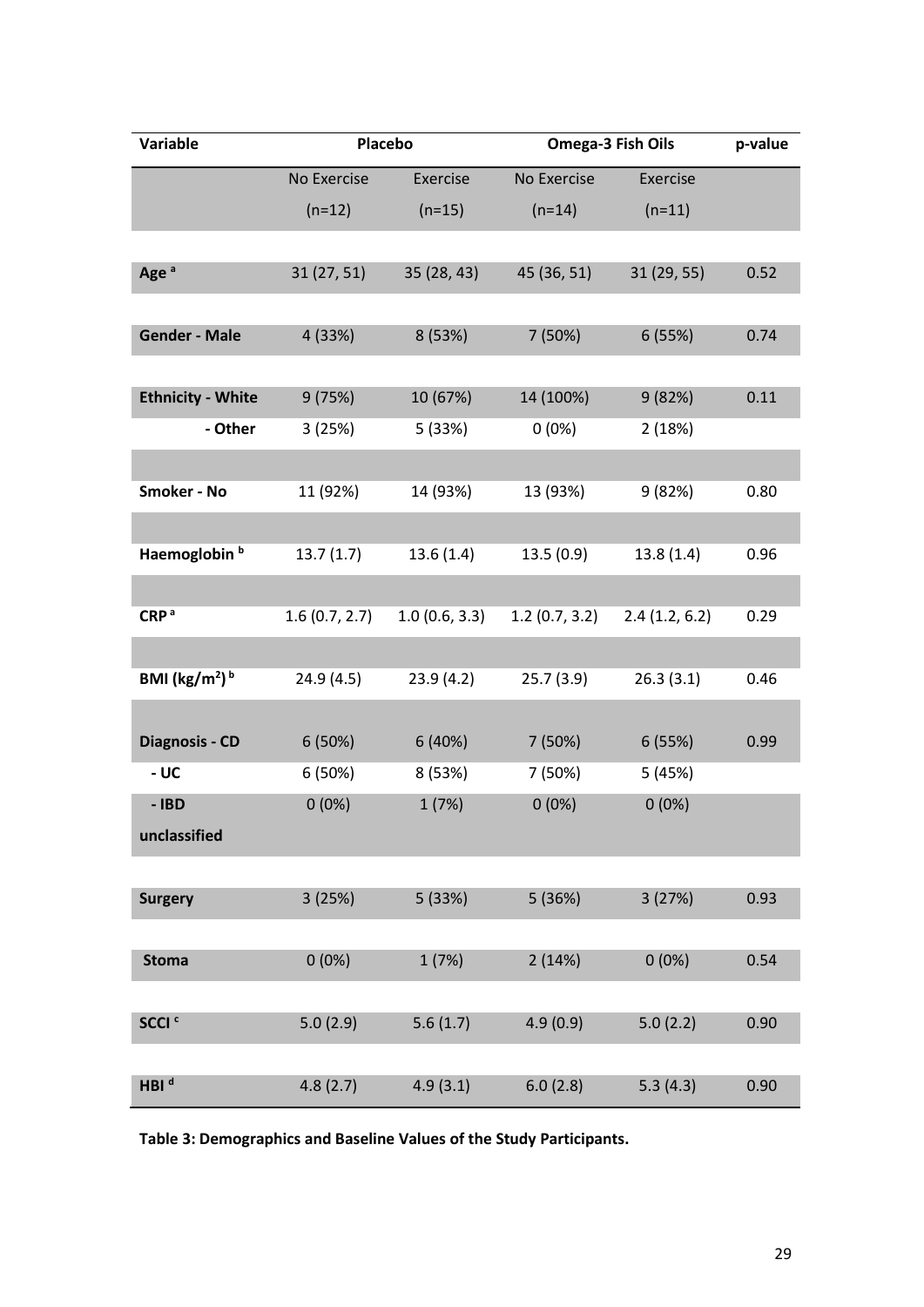<sup>a</sup> Median (inter-quartile range) reported. <sup>b</sup> Mean (standard deviation) reported. <sup>c</sup> Figures for patients with ulcerative colitis and unclassified inflammatory bowel disease. <sup>d</sup> Figures for patients with Crohn's disease and unclassified inflammatory bowel disease. P-value ≤0.01 indicates a statistically significant difference between the four groups. CRP: C - reactive protein; BMI: Body Mass Index; CD: Crohn's disease; UC: Ulcerative Colitis; IBD: Inflammatory Bowel Disease; SCCI: Simple Clinical Colitis Index; HBI: Harvey Bradshaw Index.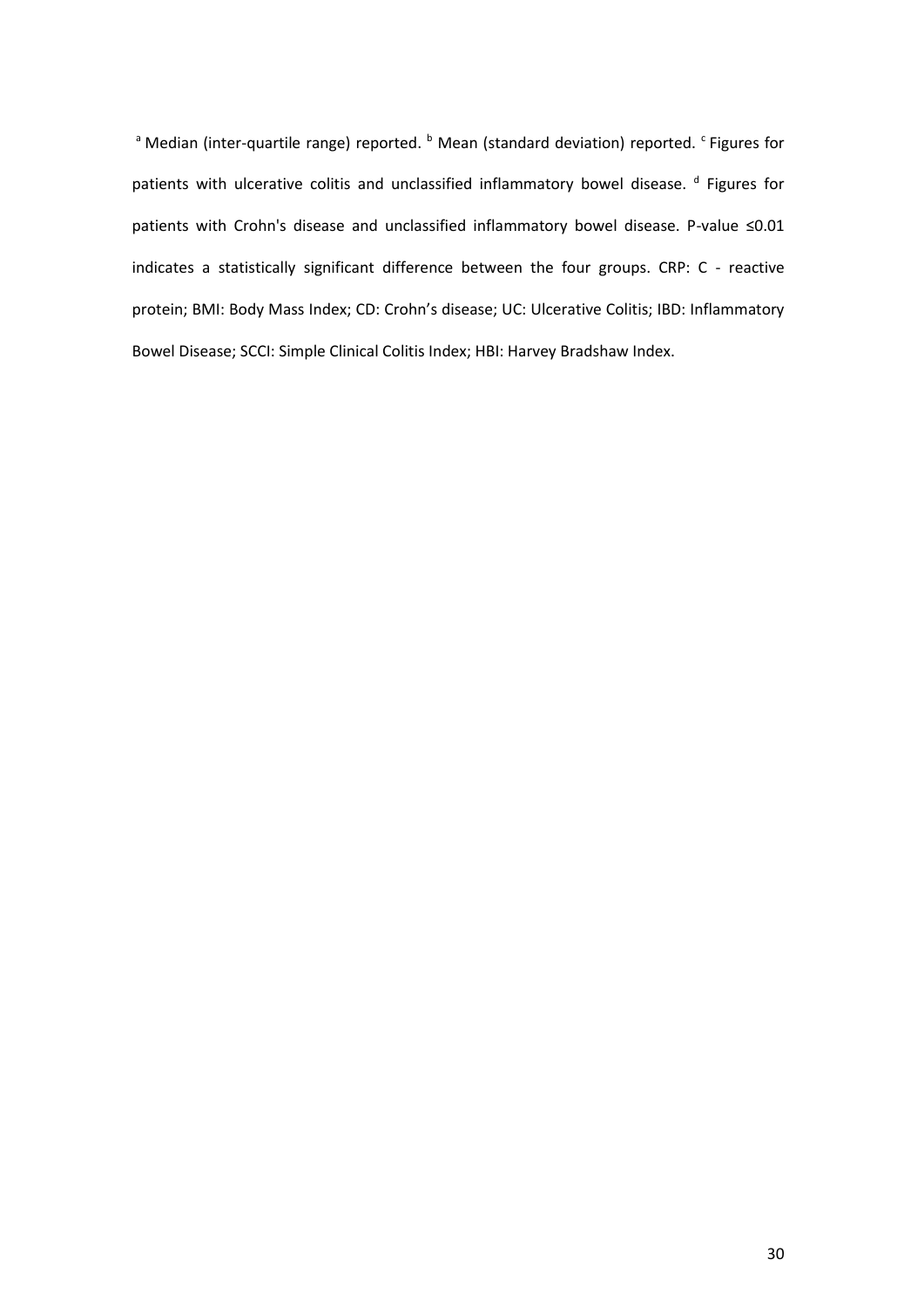| <b>Variable</b>         | <b>Interaction</b> | <b>Exercise Advice (n=26)</b> |         | Omega-3 Fish Oils (n=25)   |         |
|-------------------------|--------------------|-------------------------------|---------|----------------------------|---------|
|                         | e                  |                               |         |                            |         |
|                         | p-value            | Mean (95% CI)                 | p-value | <b>Mean (95% CI)</b>       | p-value |
| <b>FACIT-F</b>          | 0.24               | $1.8$ (-2.3, 5.8)             | 0.38    | $-4.6$ ( $-8.6$ , $-0.7$ ) | 0.02    |
|                         |                    |                               |         |                            |         |
| SCCI <sup>a</sup>       | 0.13               | $-0.6$ $(-1.8, 0.7)$          | 0.37    | $-0.4$ $(-1.6, 0.9)$       | 0.54    |
| HBI <sup>b</sup>        | 0.77               | $-2.0$ $(-4.2, 0.2)$          | 0.07    | $1.1$ (-1.1, 3.3)          | 0.31    |
|                         |                    |                               |         |                            |         |
| $\geq 1$ day's          | 0.30               | 0.70(0.17, 2.96)              | 0.63    | 2.17 (0.52, 9.00)          | 0.29    |
| capsules missed c       |                    |                               |         |                            |         |
|                         |                    |                               |         |                            |         |
| Mean MVPA/day           | 0.80               | $-7.5$ ( $-22.6$ , $7.6$ )    | 0.32    | $-9.9$ ( $-25.1$ , 5.3)    | 0.20    |
| <b>CPM</b>              | 0.78               | 57 (-153, 39)                 | 0.24    | $-46$ ( $-142$ , 51)       | 0.35    |
| Steps/day               | 0.71               | $-443$ ( $-2829$ ,            | 0.71    | $-1212$ ( $-3600, 1176$ )  | 0.31    |
|                         |                    | 1942)                         |         |                            |         |
| Wear time/day           | 0.14               | $-0.8$ $(-3.1, 1.4)$          | 0.46    | $0.0$ (-2.3, 2.3)          | 0.97    |
| <b>Calendar days</b>    | 0.47               | $-0.8$ $(-2.0, 0.4)$          | 0.17    | $-0.2$ $(-1.4, 0.9)$       | 0.71    |
|                         |                    |                               |         |                            |         |
| Hemoglobin              | 0.04               | $-0.1$ ( $-0.5$ , 0.3)        | 0.63    | $0.0$ (-0.4, 0.4)          | 0.93    |
| CRP <sup>d</sup>        | 0.47               | 0.76(0.48, 1.20)              | 0.24    | 0.95(0.59, 1.51)           | 0.81    |
| Weight (kg)             | 0.76               | $0.3$ (-1.1, 1.7)             | 0.69    | $-0.3$ $(-1.8, 1.1)$       | 0.64    |
|                         |                    |                               |         |                            |         |
| <b>IBD-F Section I</b>  | 0.48               | $-2.0$ ( $-3.8$ , $-0.2$ )    | 0.03    | $0.7$ (-1.1, 2.5)          | 0.42    |
| <b>IBD-F Section II</b> | 0.33               | $-3.8$ $(-10.4, 2.7)$         | 0.25    | $6.0$ (-0.4, 12.3)         | 0.07    |
|                         |                    |                               |         |                            |         |
| <b>MFI</b> general      | 0.53               | $-1.5$ $(-3.1, 0.1)$          | 0.07    | $0.1$ (-1.5, 1.7)          | 0.92    |
| <b>MFI physical</b>     | 0.50               | $-0.9$ ( $-2.6$ , 0.8)        | 0.30    | $1.1$ (-0.5, 2.8)          | 0.18    |
| <b>MFI activity</b>     | 0.70               | $-0.7$ $(-2.6, 1.3)$          | 0.50    | $1.1$ (-0.8, 3.0)          | 0.26    |
| <b>MFI motivation</b>   | 0.35               | $-0.9$ $(-2.6, 0.8)$          | 0.30    | $0.9$ (-0.8, 2.6)          | 0.30    |
| <b>MFI mental</b>       | 0.27               | $-0.60$ $(-2.4, 1.2)$         | 0.50    | $-0.38$ $(-2.2, 1.4)$      | 0.67    |
|                         |                    |                               |         |                            |         |
| <b>IBD-Q</b>            | 0.83               | $3(-7, 14)$                   | 0.56    | $2(-9, 12)$                | 0.74    |
|                         |                    |                               |         |                            |         |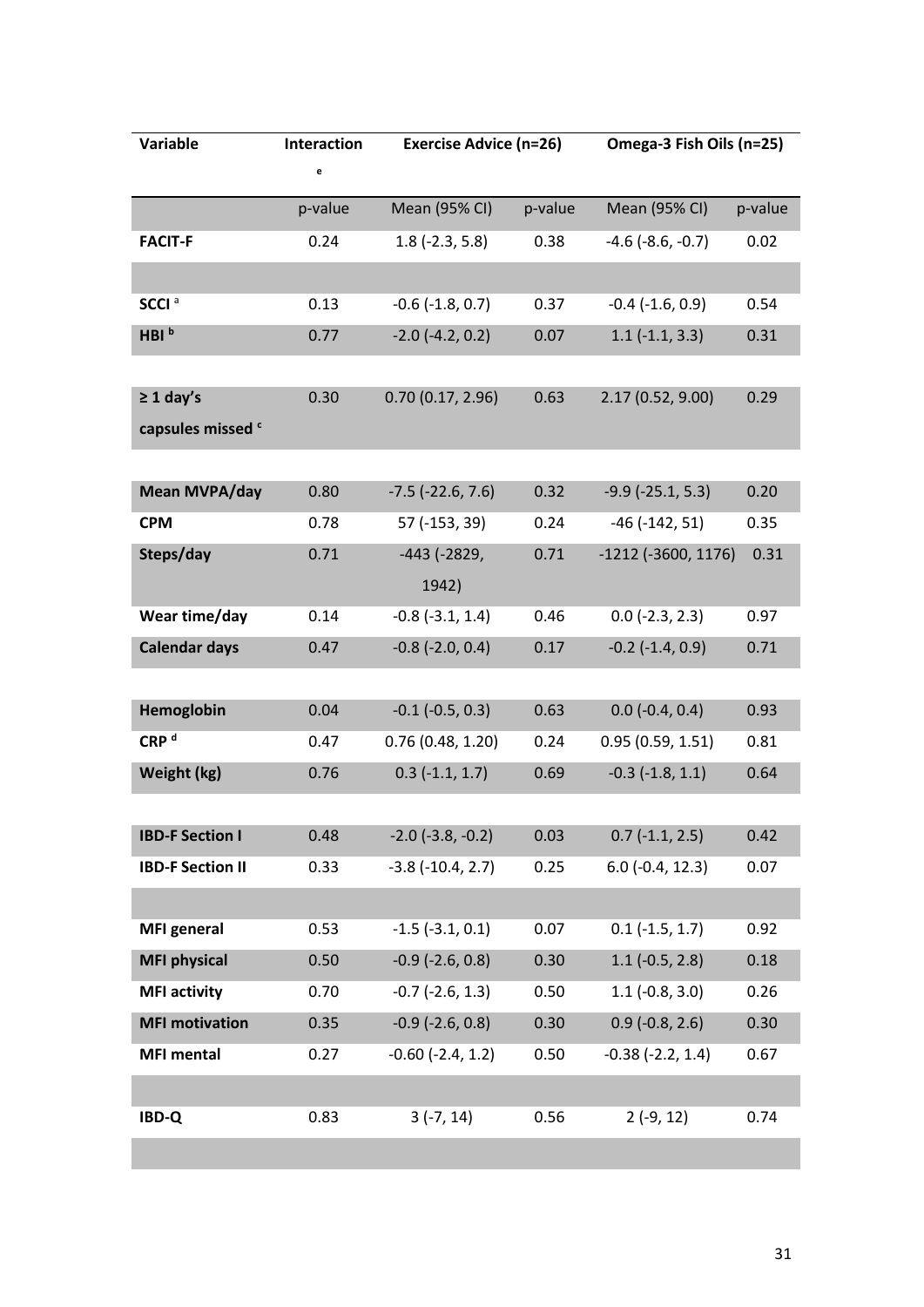| <b>HADS Anxiety</b>    | 0.29 | $0.0$ (-1.5, 1.6) | 0.97 | $0.9$ (-0.6, 2.4) | 0.23 |
|------------------------|------|-------------------|------|-------------------|------|
| <b>HADS Depression</b> | 0.55 | $0.1$ (-1.3, 1.5) | 0.86 | $1.0(-0.4, 2.4)$  | 0.16 |

**Table 4: Comparisons of the effects of exercise advice and fish oil capsules compared with no exercise advice and placebo capsules respectively, on physical activity and fatigue assessments in patients with Inflammatory Bowel Disease.**

<sup>a</sup> Figures for patients with UC and unclassified IBD; <sup>b</sup> Figures for patients with Crohn's disease and unclassified inflammatory bowel disease; <sup>c</sup> Odds Ratio (95% CI) reported; <sup>d</sup> Variable analyzed on log scale. Ratio (95% CI) reported; **<sup>e</sup>**Indicates whether the effects of exercise advice are independent from those of omega-3 fish oils. For all outcomes, p≤0.01 indicates a statistically significant difference between groups. Differences were adjusted for baseline differences between groups. FACIT-F: Functional Assessment of Chronic Illness Therapy – Fatigue scale; SCCI: Simple Clinical Colitis Index; HBI: Harvey Bradshaw Index; MVPA: Moderate-vigorous physical activity; CPM: Counts per minute; CRP: C - reactive protein; IBD-F: Inflammatory Bowel Disease-Fatigue scale; MFI: Multidimensional Fatigue Inventory scale; IBD-Q: Inflammatory Bowel Disease – Quality of Life scale; HADS: Hospital Anxiety and Depression Scale.